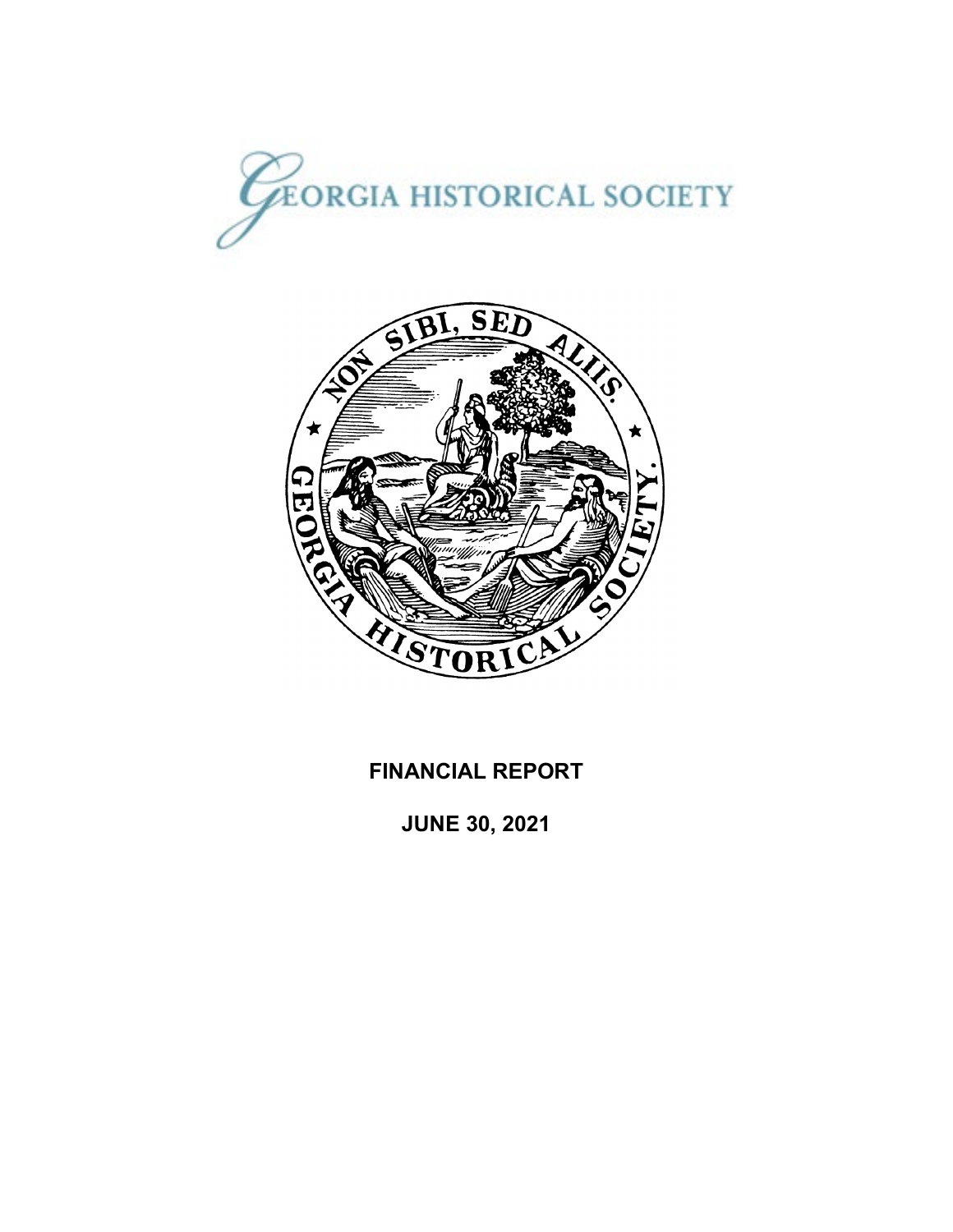# **FINANCIAL REPORT**

**JUNE 30, 2021**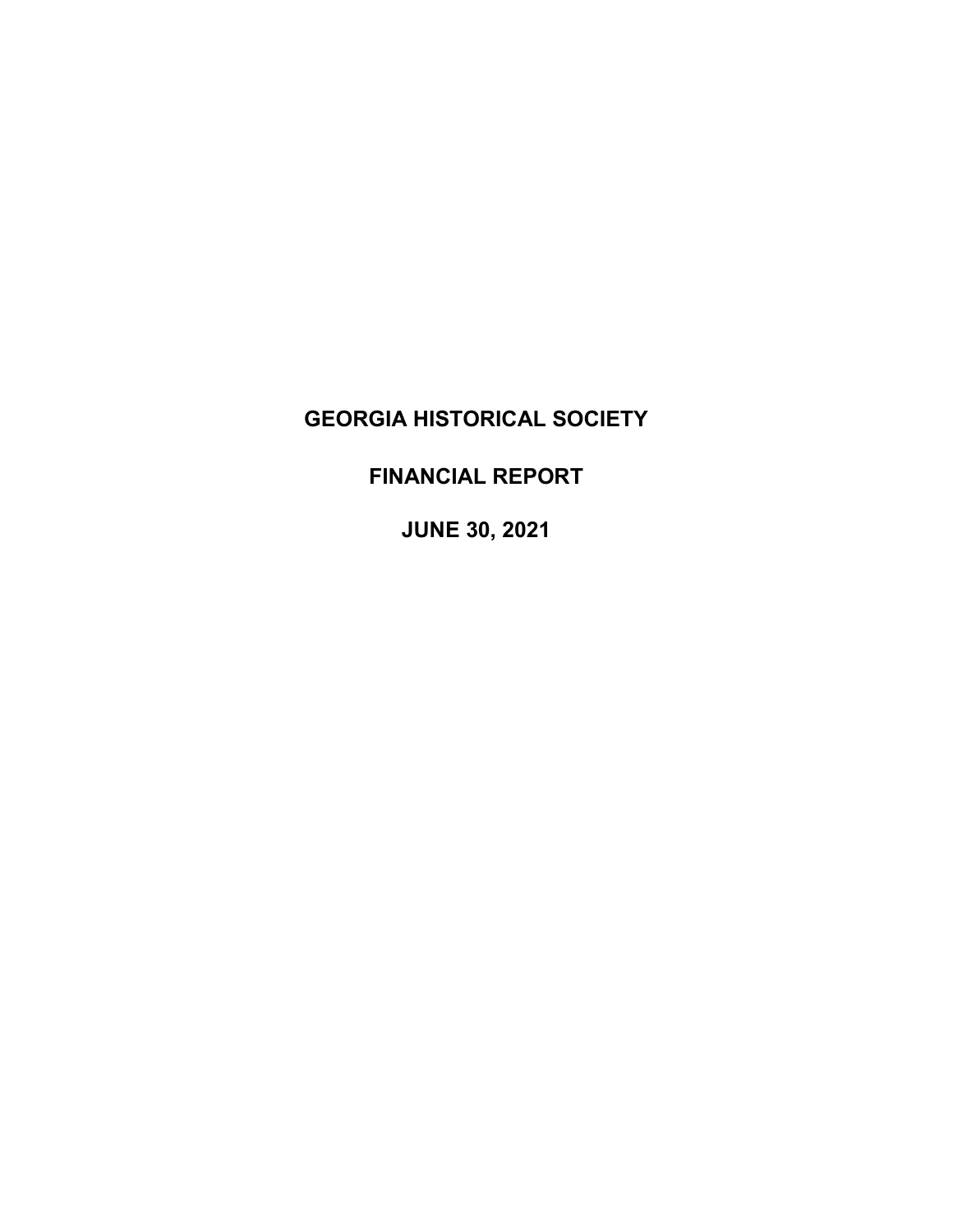# **FINANCIAL REPORT JUNE 30, 2021**

## **TABLE OF CONTENTS**

Page

| <b>FINANCIAL STATEMENTS</b> |  |
|-----------------------------|--|
|                             |  |
|                             |  |
|                             |  |
|                             |  |
|                             |  |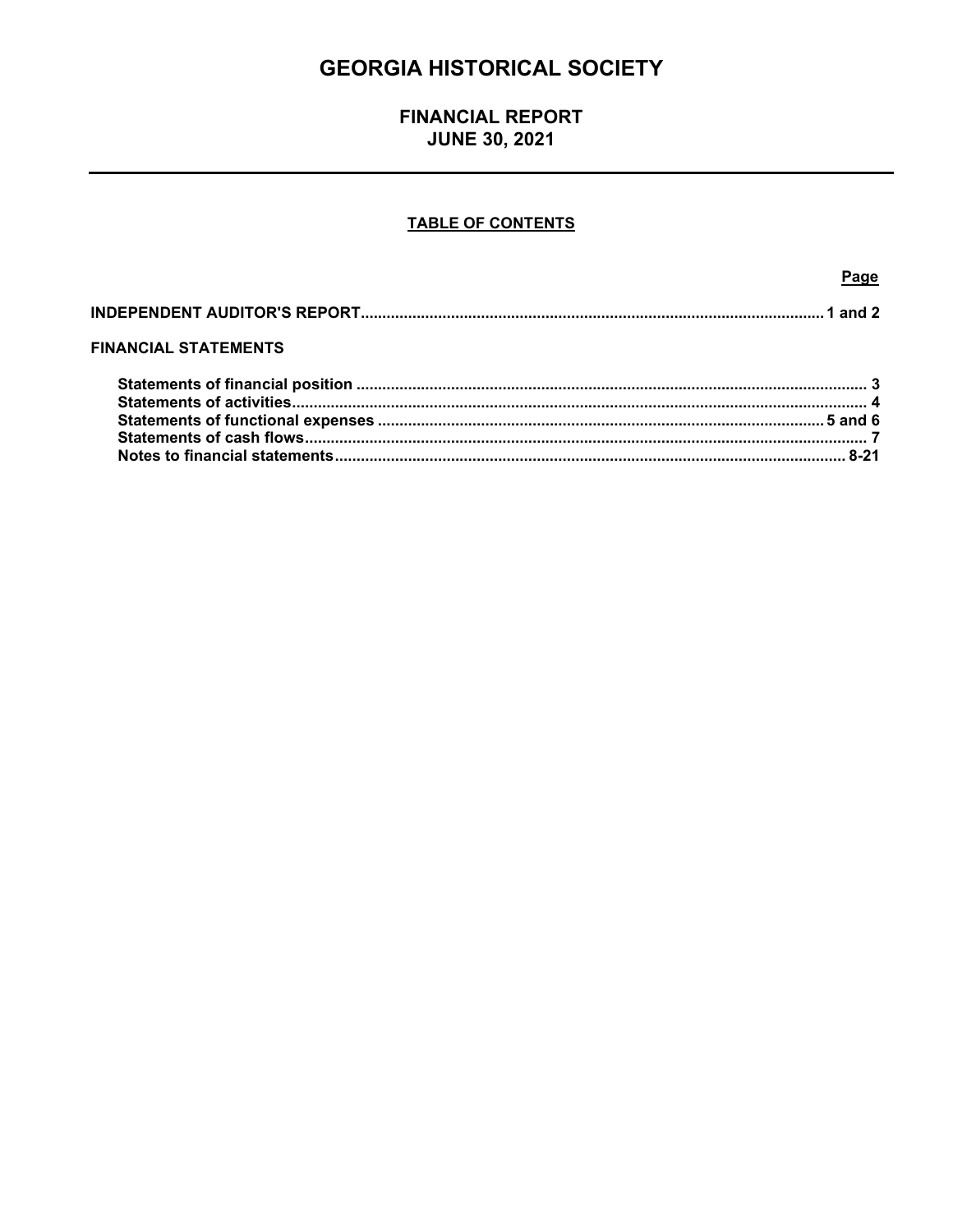

# **INDEPENDENT AUDITOR'S REPORT**

### **Board of Curators Georgia Historical Society, Inc. Savannah, Georgia**

We have audited the accompanying financial statements of **Georgia Historical Society, Inc.** (a nonprofit organization), which comprise the statements of financial position as of June 30, 2021 and 2020, and the related statements of activities, functional expenses, and cash flows for the years then ended, and the related notes to the financial statements.

#### **Management's Responsibility for the Financial Statements**

Management is responsible for the preparation and fair presentation of these financial statements in accordance with accounting principles generally accepted in the United States of America; this includes the design, implementation, and maintenance of internal control relevant to the preparation and fair presentation of financial statements that are free from material misstatement, whether due to fraud or error.

#### **Auditor's Responsibility**

Our responsibility is to express an opinion on these financial statements based on our audits. We conducted our audits in accordance with auditing standards generally accepted in the United States of America. Those standards require that we plan and perform the audit to obtain reasonable assurance about whether the financial statements are free from material misstatement.

An audit involves performing procedures to obtain audit evidence about the amounts and disclosures in the financial statements. The procedures selected depend on the auditor's judgment, including the assessment of the risks of material misstatement of the financial statements, whether due to fraud or error. In making those risk assessments, the auditor considers internal control relevant to the entity's preparation and fair presentation of the financial statements in order to design audit procedures that are appropriate in the circumstances, but not for the purpose of expressing an opinion on the effectiveness of the entity's internal control. Accordingly, we express no such opinion. An audit also includes evaluating the appropriateness of accounting policies used and the reasonableness of significant accounting estimates made by management, as well as evaluating the overall presentation of the financial statements.

We believe that the audit evidence we have obtained is sufficient and appropriate to provide a basis for our audit opinion.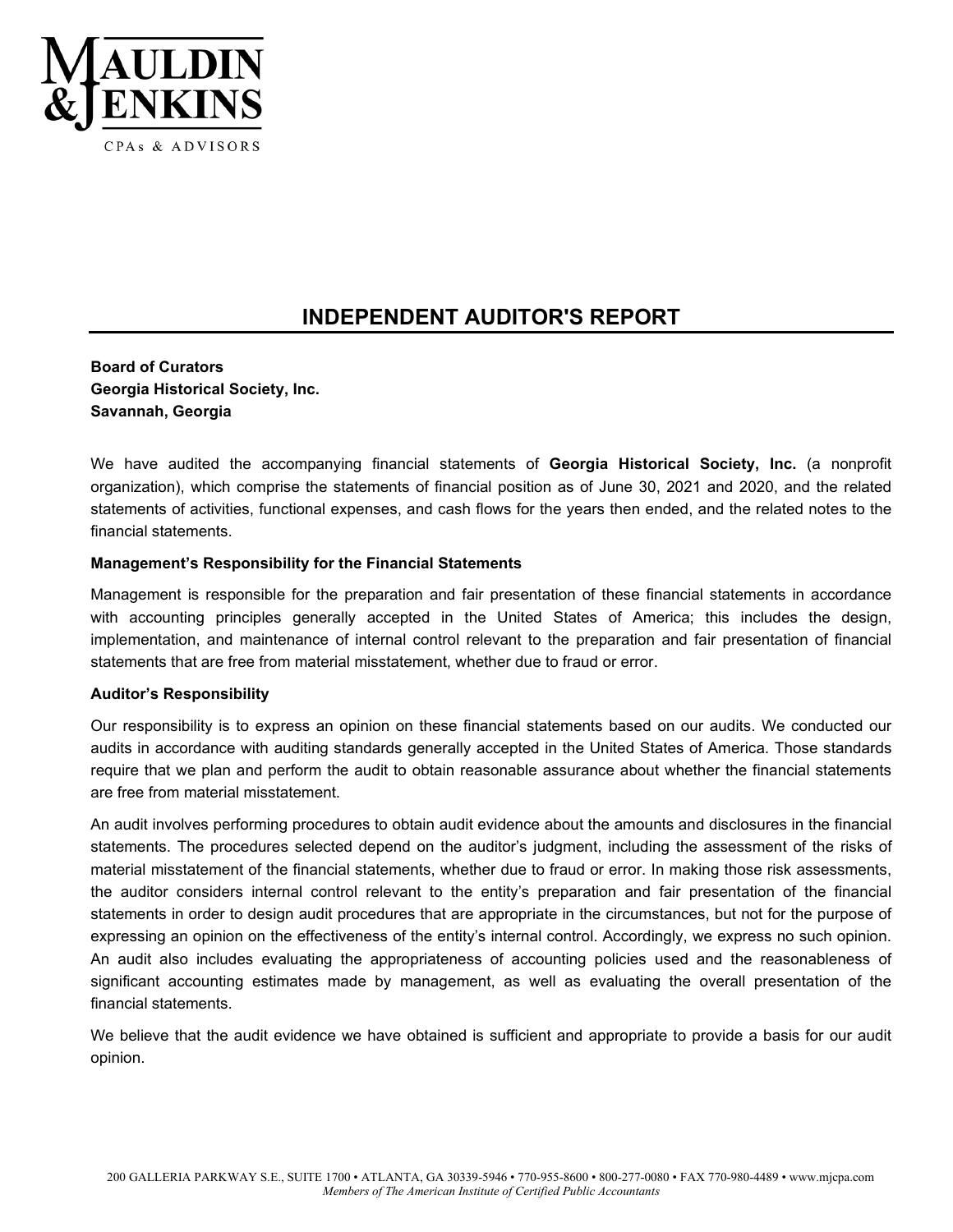#### **Opinion**

In our opinion, the financial statements referred to above present fairly, in all material respects, the financial position of Georgia Historical Society, Inc. as of June 30, 2021 and 2020, and the changes in its net assets and its cash flows for the years then ended in accordance with accounting principles generally accepted in the United States of America.

Mauldin & Gentins, LLC

Atlanta, Georgia June 1, 2022

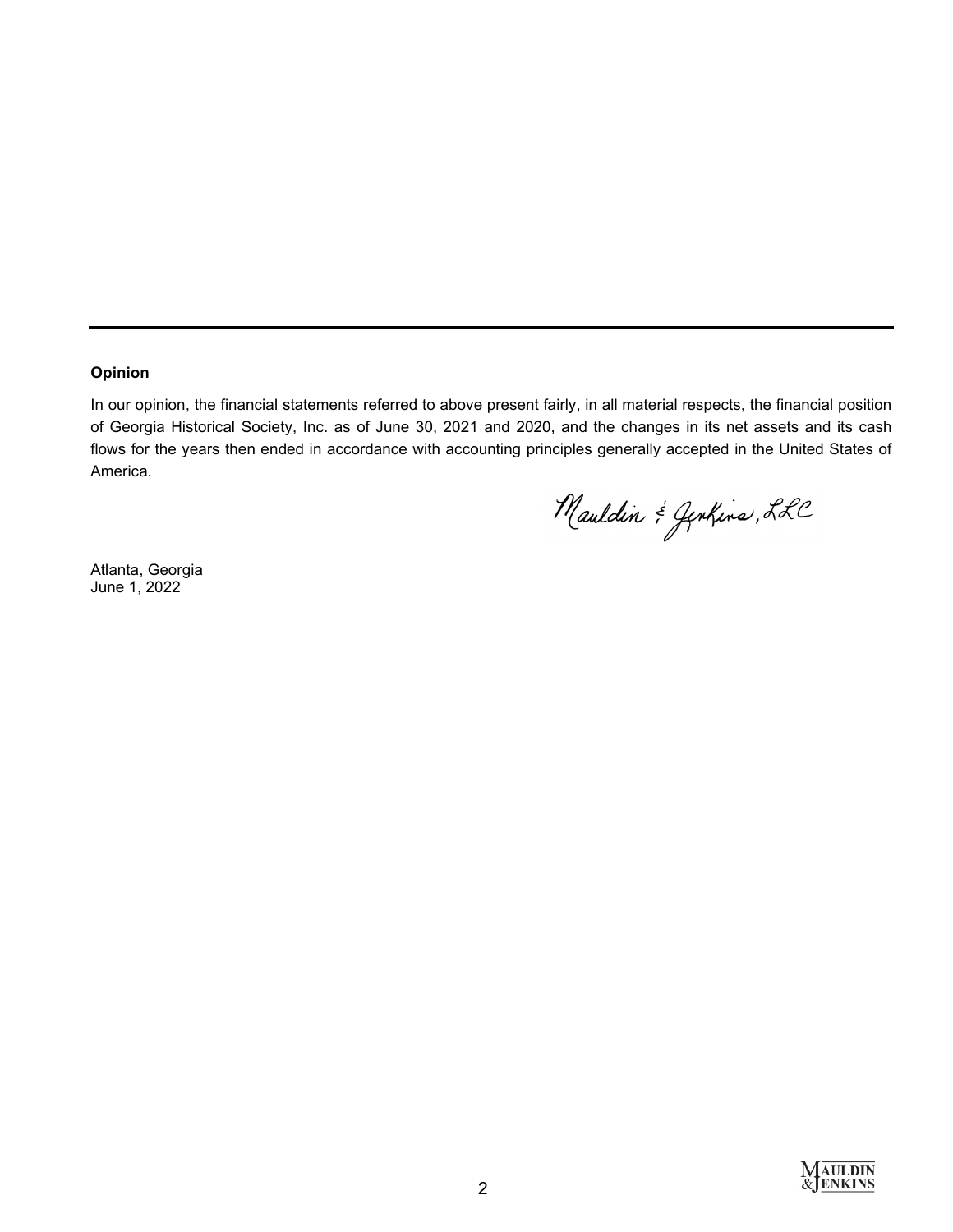# **GEORGIA HISTORICAL SOCIETY JUNE 30, 2021 AND 2020 STATEMENTS OF FINANCIAL POSITION**

|                                                                                                                                                                       | 2021                                                         | 2020                                                                  |
|-----------------------------------------------------------------------------------------------------------------------------------------------------------------------|--------------------------------------------------------------|-----------------------------------------------------------------------|
| <b>ASSETS</b>                                                                                                                                                         |                                                              |                                                                       |
| <b>CURRENT ASSETS</b><br>Cash and cash equivalents<br>Unconditional promises to give, net<br>Accounts receivable<br>Prepaid expenses<br>Inventory                     | \$<br>2,805,597<br>2,752,120<br>206,285<br>79,665<br>13,025  | \$<br>2,980,913<br>2,828,204<br>121,000<br>69,036<br>15,370           |
| Total current assets                                                                                                                                                  | 5,856,692                                                    | 6,014,523                                                             |
| <b>OTHER ASSETS</b><br>Investments - endowment & endowment trust fund<br>Unconditional promises to give, net                                                          | 16,020,699<br>655,723                                        | 11,874,267<br>873,389                                                 |
| Total other assets                                                                                                                                                    | 16,676,422                                                   | 12,747,656                                                            |
| PERMANENT COLLECTIONS, See Note 1                                                                                                                                     |                                                              |                                                                       |
| LAND, BUILDINGS AND EQUIPMENT, net<br>of accumulated depreciation                                                                                                     | 4,095,977                                                    | 4,011,959                                                             |
| <b>CONSTRUCTION IN PROGRESS</b>                                                                                                                                       | 3,982,030                                                    | 3,283,306                                                             |
| <b>TOTAL ASSETS</b>                                                                                                                                                   | 30,611,121                                                   | \$<br>26,057,444                                                      |
| <b>LIABILITIES AND NET ASSETS</b>                                                                                                                                     |                                                              |                                                                       |
| <b>CURRENT LIABILITIES</b><br>Accounts payable<br>Construction payable<br>Line of credit<br>Accrued expenses<br>Deferred revenues<br><b>Total current liabilities</b> | \$<br>287,308<br>137,163<br>87,996<br>1,081,552<br>1,594,019 | \$<br>125,794<br>149,993<br>500,000<br>57,662<br>911,539<br>1,744,988 |
| <b>LONG-TERM LIABILITIES</b>                                                                                                                                          |                                                              |                                                                       |
| Note payable                                                                                                                                                          |                                                              | 241,175                                                               |
| Total long-term liabilities                                                                                                                                           |                                                              | 241,175                                                               |
| Total liabilities                                                                                                                                                     | 1,594,019                                                    | 1,986,163                                                             |
| <b>NET ASSETS</b><br>Without donor restrictions:<br><b>Endowment Trust fund</b>                                                                                       | 12,657,959                                                   | 9,278,530                                                             |
| Undesignated                                                                                                                                                          | 10,074,758                                                   | 8,878,396                                                             |
| Total without donor restrictions<br>With donor restrictions:                                                                                                          | 22,732,717                                                   | 18,156,926                                                            |
| Purpose restrictions and time-restricted for future periods                                                                                                           | 3,017,872                                                    | 2,680,342                                                             |
| Perpetual in nature                                                                                                                                                   | 3,266,513                                                    | 3,234,013                                                             |
| Total with donor restrictions                                                                                                                                         | 6,284,385                                                    | 5,914,355                                                             |
| Total net assets                                                                                                                                                      | 29,017,102                                                   | 24,071,281                                                            |
| TOTAL LIABILITIES AND NET ASSETS                                                                                                                                      | \$<br>30,611,121                                             | \$<br>26,057,444                                                      |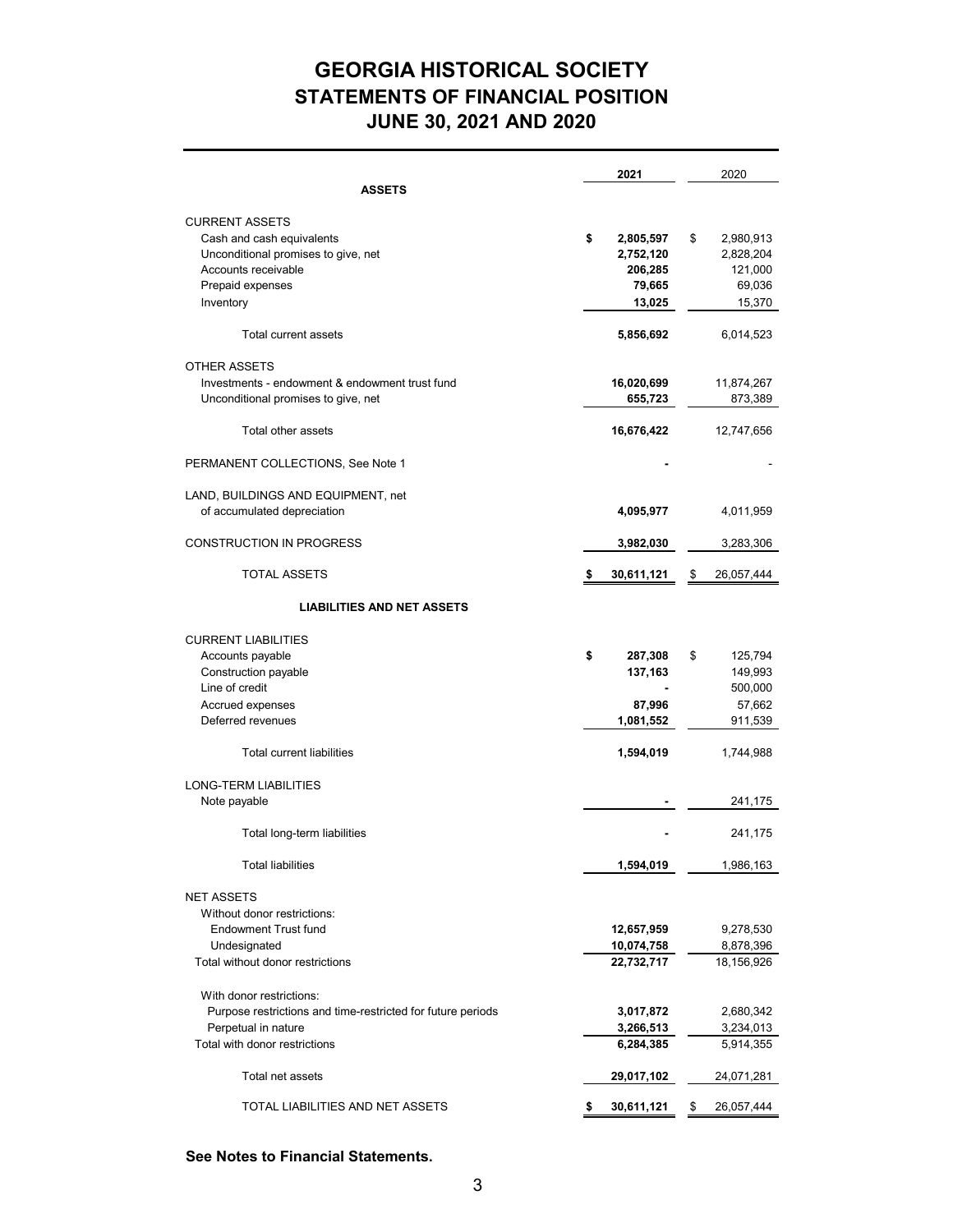# **GEORGIA HISTORICAL SOCIETY STATEMENTS OF ACTIVITIES FOR THE YEARS ENDED JUNE 30, 2021 AND 2020**

|                                                                                    |                                      |                                                                                | 2021                   |           |                 |
|------------------------------------------------------------------------------------|--------------------------------------|--------------------------------------------------------------------------------|------------------------|-----------|-----------------|
|                                                                                    |                                      | With donor restrictions                                                        |                        |           |                 |
|                                                                                    | <b>Without donor</b><br>restrictions | <b>Purpose</b><br>restrictions and<br>time-restricted<br>for future<br>periods | Perpetual in<br>nature |           | <b>Total</b>    |
| OPERATING ACTIVITIES                                                               |                                      |                                                                                |                        |           |                 |
| Revenues and other support:                                                        |                                      |                                                                                |                        |           |                 |
| Contributions and grants                                                           | \$<br>2,996,539                      | \$<br>324,750                                                                  | \$                     | 32,500    | \$<br>3,353,789 |
| Membership dues                                                                    | 297,681                              |                                                                                |                        |           | 297,681         |
| Merchandise sales and usage fees                                                   | 44,816                               |                                                                                |                        |           | 44,816          |
| Record storage income                                                              | 8,556                                |                                                                                |                        |           | 8,556           |
| Registration                                                                       |                                      |                                                                                |                        |           |                 |
| Loss on disposal of fixed assets                                                   | (23, 163)                            |                                                                                |                        |           | (23, 163)       |
| <b>Total revenues</b>                                                              | 3,324,429                            | 324,750                                                                        |                        | 32,500    | 3,681,679       |
|                                                                                    |                                      |                                                                                |                        |           |                 |
| Net assets released from restrictions:                                             |                                      |                                                                                |                        |           |                 |
| Satisfaction of program restrictions                                               | 809,114                              | (809, 114)                                                                     |                        |           |                 |
|                                                                                    |                                      |                                                                                |                        |           |                 |
| Total revenues and other support                                                   | 4,133,543                            | (484, 364)                                                                     |                        | 32,500    | 3,681,679       |
|                                                                                    |                                      |                                                                                |                        |           |                 |
| Expenses                                                                           |                                      |                                                                                |                        |           |                 |
| Program services:                                                                  |                                      |                                                                                |                        |           |                 |
| Membership<br>Publication                                                          | 185,153                              |                                                                                |                        |           | 185,153         |
|                                                                                    | 231,671                              |                                                                                |                        |           | 231,671         |
| <b>Education and Outreach</b>                                                      | 1,348,162                            |                                                                                |                        |           | 1,348,162       |
| <b>Research Center</b>                                                             | 551,402                              |                                                                                |                        |           | 551,402         |
| Total program services                                                             | 2,316,388                            | $\blacksquare$                                                                 |                        | ÷.        | 2,316,388       |
| Supporting services:                                                               |                                      |                                                                                |                        |           |                 |
| Management and general                                                             | 327,689                              |                                                                                |                        |           | 327,689         |
| Development                                                                        | 50,617                               |                                                                                |                        |           | 50,617          |
| Total supporting services                                                          | 378,306                              | ÷.                                                                             |                        |           | 378,306         |
| <b>Total expenses</b>                                                              | 2,694,694                            |                                                                                |                        |           | 2,694,694       |
| Total operating activities                                                         | 1,438,849                            | (484, 364)                                                                     |                        | 32,500    | 986,985         |
|                                                                                    |                                      |                                                                                |                        |           |                 |
| NON-OPERATING ACTIVITIES                                                           |                                      |                                                                                |                        |           |                 |
| Investment income                                                                  | 22,720                               |                                                                                |                        |           | 22,720          |
| Investment income (loss) from the endowment, net                                   | 3,142,470                            | 821,894                                                                        |                        |           | 3,964,364       |
| Total non-operating activities                                                     | 3,165,190                            | 821,894                                                                        |                        |           | 3,987,084       |
| Change in net assets before changes related to<br>collection items not capitalized | 4,604,039                            | 337,530                                                                        |                        | 32,500    | 4,974,069       |
|                                                                                    |                                      |                                                                                |                        |           |                 |
| Change in net assets related to collection items:<br>Purchase of collection items  | (28, 248)                            |                                                                                |                        |           | (28, 248)       |
| CHANGE IN NET ASSETS                                                               | 4,575,791                            | 337,530                                                                        |                        | 32,500    | 4,945,821       |
| NET ASSETS, beginning of year                                                      | 18,156,926                           | 2,680,342                                                                      |                        | 3,234,013 | 24,071,281      |
| NET ASSETS, end of year                                                            | 22,732,717                           | \$<br>3,017,872                                                                |                        | 3,266,513 | 29,017,102      |
|                                                                                    |                                      |                                                                                |                        |           |                 |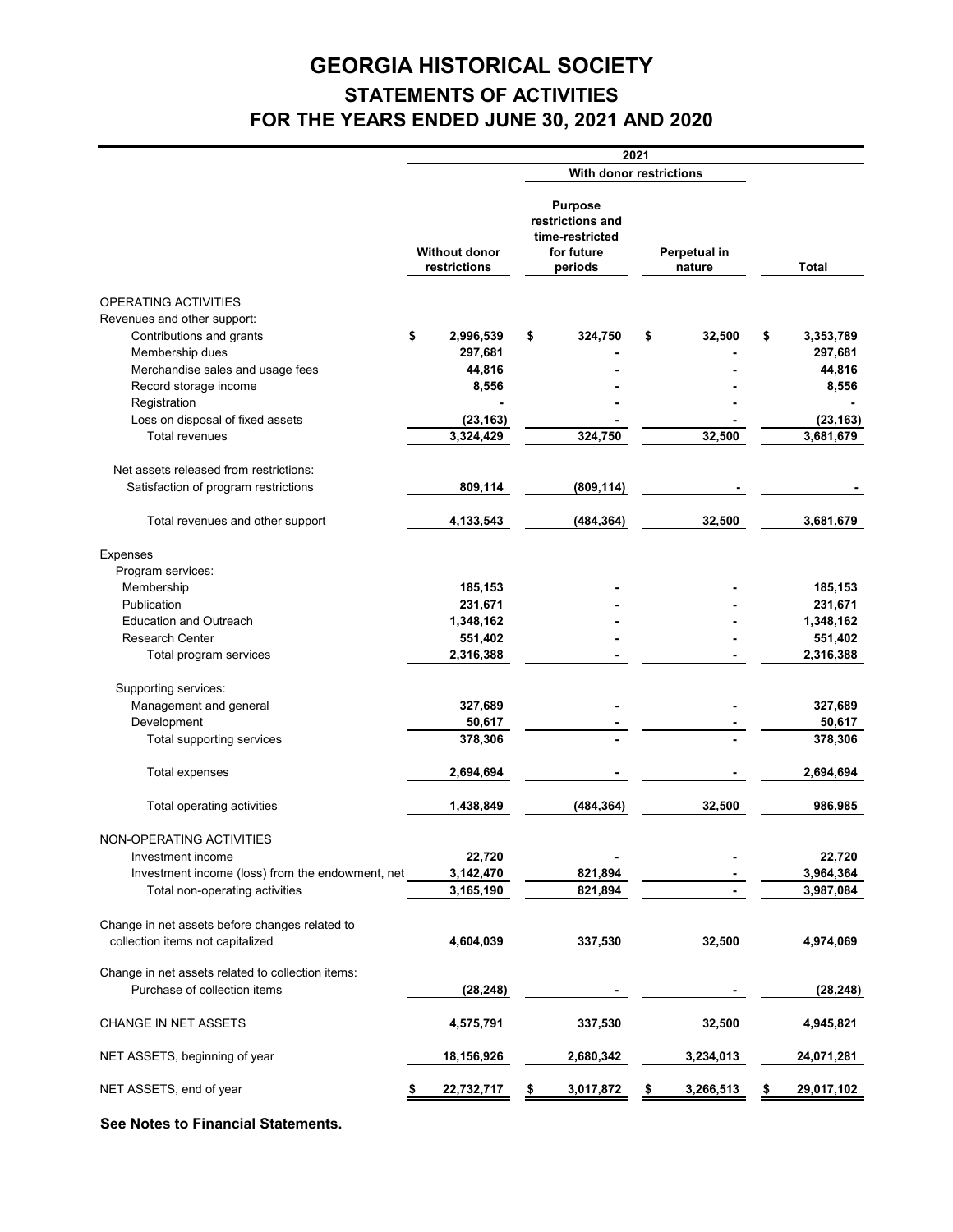|                                                                       |               | 2020                                                                 |               |                        |                                                                       |
|-----------------------------------------------------------------------|---------------|----------------------------------------------------------------------|---------------|------------------------|-----------------------------------------------------------------------|
|                                                                       |               | With donor restrictions                                              |               |                        |                                                                       |
| Without donor<br>restrictions                                         |               | Purpose<br>restrictions and<br>time-restricted for<br>future periods |               | Perpetual in<br>nature | Total                                                                 |
|                                                                       |               |                                                                      |               |                        |                                                                       |
| \$<br>2,163,285<br>287,188<br>35,407<br>12,906<br>78,225<br>2,577,011 | \$            | 1,518,036<br>1,518,036                                               | \$            | 16,100<br>16,100       | \$<br>3,697,421<br>287,188<br>35,407<br>12,906<br>78,225<br>4,111,147 |
|                                                                       |               |                                                                      |               |                        |                                                                       |
| 2,847,883<br>5,424,894                                                |               | (2,847,883)<br>(1,329,847)                                           |               | 16,100                 | 4,111,147                                                             |
|                                                                       |               |                                                                      |               |                        |                                                                       |
| 206,109<br>213,413<br>1,338,022<br>614,629                            |               |                                                                      |               |                        | 206,109<br>213,413<br>1,338,022<br>614,629                            |
| 2,372,173                                                             |               |                                                                      |               | ٠                      | 2,372,173                                                             |
| 285,188<br>100,079<br>385,267                                         |               | $\overline{a}$                                                       |               | -                      | 285,188<br>100,079<br>385,267                                         |
| 2,757,440                                                             |               |                                                                      |               |                        | 2,757,440                                                             |
| 2,667,454                                                             |               | (1,329,847)                                                          |               | 16,100                 | 1,353,707                                                             |
| 36,662<br>(128, 682)<br>(92, 020)                                     |               | (34,096)<br>(34,096)                                                 |               |                        | 36,662<br>(162,778)<br>(126, 116)                                     |
| 2,575,434                                                             |               | (1,363,943)                                                          |               | 16,100                 | 1,227,591                                                             |
| (10, 392)                                                             |               |                                                                      |               |                        | (10, 392)                                                             |
| 2,565,042                                                             |               | (1,363,943)                                                          |               | 16,100                 | 1,217,199                                                             |
| 15,591,884                                                            |               | 4,044,285                                                            |               | 3,217,913              | 22,854,082                                                            |
| \$<br>18,156,926                                                      | $\frac{2}{3}$ | 2,680,342                                                            | $\frac{3}{2}$ | 3,234,013              | \$<br>24,071,281                                                      |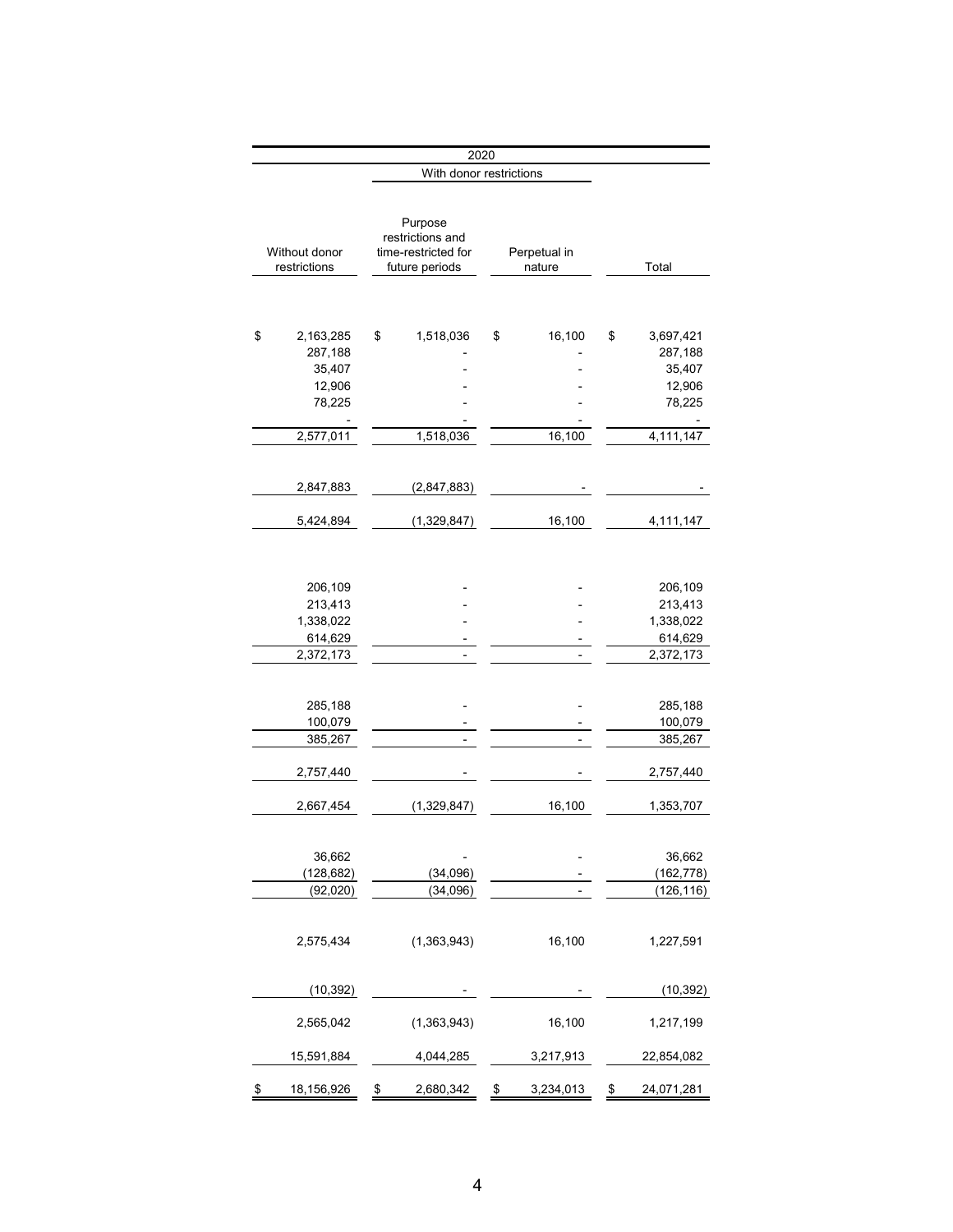# **STATEMENT OF FUNCTIONAL EXPENSES**

# **FOR THE YEAR ENDED JUNE 30, 2021**

|                                     |    |            |    |             |    | <b>Program Services</b>          |                    |                                         | <b>Supporting Services</b> |                           |    |             |    |                                               |           |
|-------------------------------------|----|------------|----|-------------|----|----------------------------------|--------------------|-----------------------------------------|----------------------------|---------------------------|----|-------------|----|-----------------------------------------------|-----------|
|                                     |    | Membership |    | Publication |    | <b>Education and</b><br>Outreach | Research<br>Center | <b>Total Program</b><br><b>Services</b> |                            | Management<br>and General |    | Development |    | <b>Total</b><br>Supporting<br><b>Services</b> | Total     |
| Salaries                            | \$ | 103,985    | \$ | 112,240     | \$ | 696,301                          | \$<br>220,215      | \$<br>1,132,741                         | \$                         | 198,687                   | \$ | 27,247      | \$ | 225,934                                       | 1,358,675 |
| <b>Employee benefits</b>            |    | 31,622     |    | 34,135      |    | 164,107                          | 57,195             | 287,059                                 |                            | 31,647                    |    | 12,711      |    | 44,358                                        | 331,417   |
| Total salaries and related expenses |    | 135,607    |    | 146,375     |    | 860,408                          | 277,410            | 1,419,800                               |                            | 230,334                   |    | 39,958      |    | 270,292                                       | 1,690,092 |
| Accounting fees                     |    |            |    |             |    |                                  |                    |                                         |                            | 18,000                    |    |             |    | 18,000                                        | 18,000    |
| Auto expense                        |    | 973        |    | 1,051       |    | 6,519                            | 2,062              | 10,605                                  |                            | 1,861                     |    | 255         |    | 2,116                                         | 12,721    |
| <b>Bank charges</b>                 |    | 340        |    | 367         |    | 2,277                            | 720                | 3,704                                   |                            | 649                       |    | 89          |    | 738                                           | 4,442     |
| Consultants                         |    | 3,836      |    | 14,417      |    | 60,703                           | 93,462             | 172,418                                 |                            | 10,710                    |    | 1,155       |    | 11,865                                        | 184,283   |
| Dues and subscriptions              |    | 623        |    | 401         |    | 7,349                            | 1,541              | 9,914                                   |                            | 711                       |    | 97          |    | 808                                           | 10,722    |
| Food and lodging                    |    | 3,341      |    |             |    | 4,888                            | 563                | 8,792                                   |                            |                           |    |             |    |                                               | 8,792     |
| Legal fees                          |    | 251        |    | 271         |    | 5,158                            | 5,685              | 11,365                                  |                            | 481                       |    | 66          |    | 547                                           | 11,912    |
| Office equipment                    |    | 5.440      |    | 5,178       |    | 33,098                           | 31,748             | 75,464                                  |                            | 6,260                     |    | 858         |    | 7,118                                         | 82,582    |
| Office insurance                    |    | 2,365      |    | 2,553       |    | 15,837                           | 5,009              | 25,764                                  |                            | 4,518                     |    | 620         |    | 5,138                                         | 30,902    |
| Office building/ground              |    | 7,761      |    | 8,378       |    | 56,657                           | 23,165             | 95,961                                  |                            | 14,831                    |    | 2,034       |    | 16,865                                        | 112,826   |
| Office space rental                 |    | 1,036      |    | 1,118       |    | 6,936                            | 2,194              | 11,284                                  |                            | 1,979                     |    | 271         |    | 2,250                                         | 13,534    |
| Office supplies                     |    | 468        |    | 234         |    | 4,442                            | 1,696              | 6,840                                   |                            | 414                       |    | 341         |    | 755                                           | 7,595     |
| Outreach                            |    |            |    |             |    | 8,195                            |                    | 8,195                                   |                            |                           |    |             |    |                                               | 8,195     |
| Postage and delivery                |    | 2,524      |    | 3,399       |    | 4,736                            | 331                | 10,990                                  |                            | 332                       |    | 10          |    | 342                                           | 11,332    |
| Printing, design and casting        |    | 4,677      |    | 31,547      |    | 85,154                           | 2,631              | 124,009                                 |                            | 5,867                     |    | 921         |    | 6,788                                         | 130,797   |
| Recruitment                         |    |            |    |             |    | 1,419                            | 299                | 1,718                                   |                            | 500                       |    |             |    | 500                                           | 2,218     |
| Rental, space and catering          |    | 500        |    |             |    | 76,660                           | 1,978              | 79,138                                  |                            | 767                       |    |             |    | 767                                           | 79,905    |
| Telephone                           |    | 702        |    | 900         |    | 5,932                            | 1,486              | 9,020                                   |                            | 1,342                     |    | 184         |    | 1,526                                         | 10,546    |
| Travel                              |    |            |    |             |    | 5,384                            | 1,573              | 6,958                                   |                            | 361                       |    |             |    | 361                                           | 7,319     |
| Unemployment                        |    | 365        |    |             |    | 365                              |                    | 730                                     |                            | 365                       |    |             |    | 365                                           | 1,095     |
| Total expenses before depreciation  |    |            |    |             |    |                                  |                    |                                         |                            |                           |    |             |    |                                               |           |
| and renovation expense              |    | 170,810    |    | 216,189     |    | 1,252,117                        | 453,553            | 2,092,669                               |                            | 300,282                   |    | 46,859      |    | 347,141                                       | 2,439,810 |
| Depreciation                        |    | 14,343     |    | 15,482      |    | 96,045                           | 30,375             | 156,245                                 |                            | 27,407                    |    | 3,758       |    | 31,165                                        | 187,410   |
| Renovation expense                  |    |            |    |             |    |                                  | 67,474             | 67,474                                  |                            |                           |    |             |    |                                               | 67,474    |
| Total expenses                      | S  | 185,153    | S  | 231,671     | S  | 1,348,162                        | 551,402            | 2,316,388                               | \$                         | 327,689                   |    | 50,617      |    | 378,306                                       | 2,694,694 |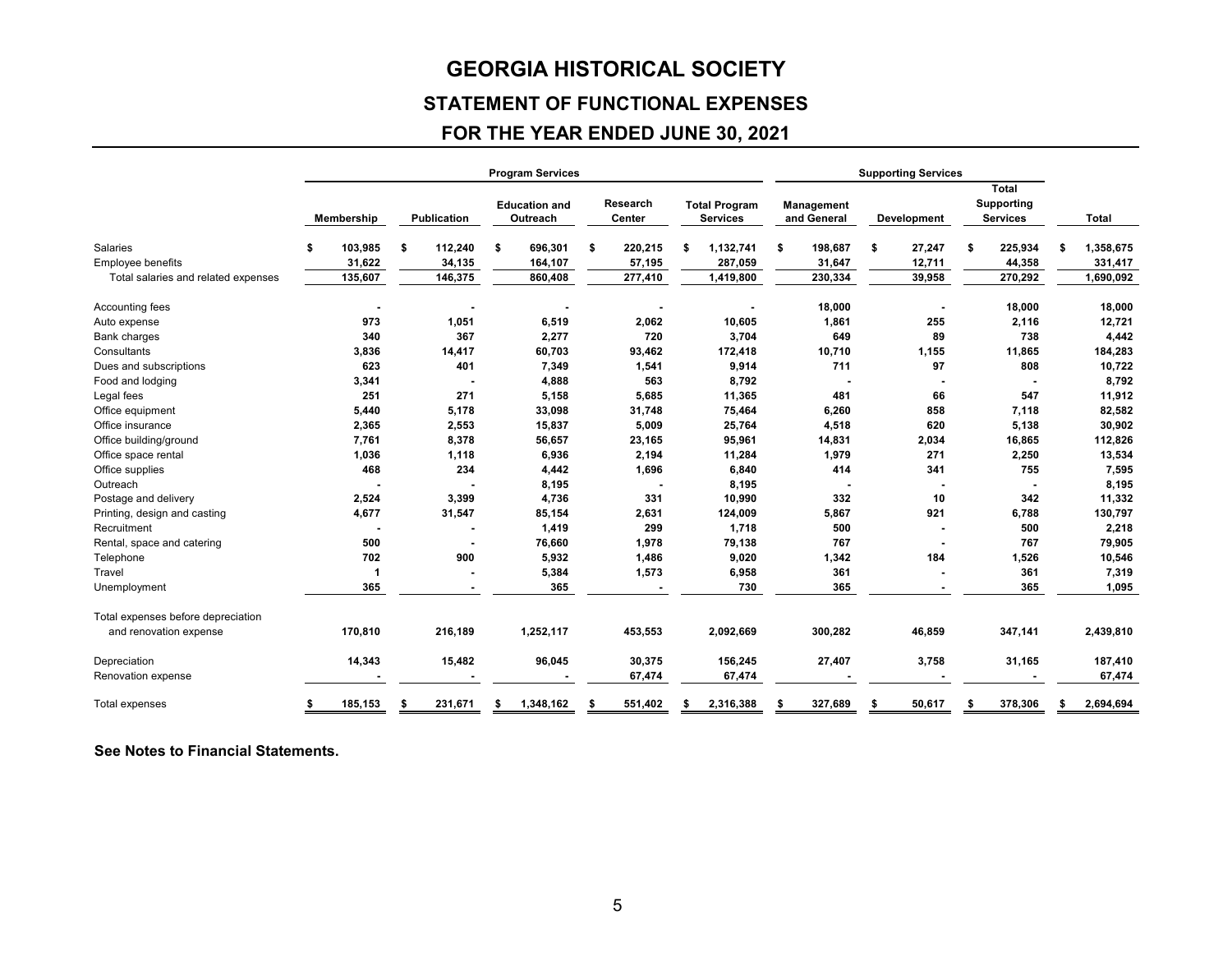# **STATEMENT OF FUNCTIONAL EXPENSES FOR YEAR ENDED JUNE 30, 2020**

|                                     |            |         |             |         | Program Services                 |     |                    |                                  | <b>Supporting Services</b> |         |             |         |                                 |         |                 |
|-------------------------------------|------------|---------|-------------|---------|----------------------------------|-----|--------------------|----------------------------------|----------------------------|---------|-------------|---------|---------------------------------|---------|-----------------|
|                                     | Membership |         | Publication |         | <b>Education and</b><br>Outreach |     | Research<br>Center | <b>Total Program</b><br>Services | Management<br>and General  |         | Development |         | Total<br>Supporting<br>Services |         | Total           |
| Salaries                            | \$         | 104,952 | \$          | 103,363 | \$<br>587,452                    | -\$ | 200,267            | \$<br>996,034                    | \$                         | 175,458 | \$          | 59,035  | \$                              | 234,493 | \$<br>1,230,527 |
| <b>Employee benefits</b>            |            | 32,790  |             | 29,672  | 138,682                          |     | 47,063             | 248,207                          |                            | 23,974  |             | 16,322  |                                 | 40,296  | 288,503         |
| Total salaries and related expenses |            | 137,742 |             | 133,035 | 726,134                          |     | 247,330            | 1,244,241                        |                            | 199,432 |             | 75,357  |                                 | 274,789 | 1,519,030       |
| Accounting fees                     |            |         |             |         |                                  |     |                    |                                  |                            | 18,000  |             |         |                                 | 18,000  | 18,000          |
| Auto expense                        |            | 1,243   |             | 1,225   | 6,960                            |     | 2,373              | 11,801                           |                            | 2,079   |             | 699     |                                 | 2,778   | 14,579          |
| <b>Bank charges</b>                 |            | 337     |             | 332     | 4,198                            |     | 643                | 5,510                            |                            | 563     |             | 189     |                                 | 752     | 6,262           |
| Consultants                         |            | 12,732  |             | 15,314  | 122,762                          |     | 76,211             | 227,019                          |                            | 8,342   |             | 2,807   |                                 | 11,149  | 238,168         |
| Dues and subscriptions              |            | 504     |             | 632     | 17,349                           |     | 1,961              | 20,446                           |                            | 843     |             | 283     |                                 | 1,126   | 21,572          |
| Food and lodging                    |            | 6,355   |             |         | 16,165                           |     | 1,261              | 23,781                           |                            | 69      |             | 837     |                                 | 906     | 24,687          |
| Legal fees                          |            |         |             |         |                                  |     | 3,311              | 3,311                            |                            | 2,565   |             |         |                                 | 2,565   | 5,876           |
| Office equipment                    |            | 4,809   |             | 3,147   | 24,538                           |     | 18,371             | 50,865                           |                            | 5,343   |             | 1,798   |                                 | 7,141   | 58,006          |
| Office insurance                    |            | 2,743   |             | 2,701   | 15,352                           |     | 5,234              | 26,030                           |                            | 4,585   |             | 1,543   |                                 | 6,128   | 32,158          |
| Office building/ground              |            | 8,479   |             | 8,350   | 50,818                           |     | 18,447             | 86,094                           |                            | 14,175  |             | 4,769   |                                 | 18,944  | 105,038         |
| Office space rental                 |            | 1,180   |             | 1,162   | 6,603                            |     | 2,251              | 11,196                           |                            | 1,971   |             | 664     |                                 | 2,635   | 13,831          |
| Office supplies                     |            | 1,941   |             | 779     | 7,133                            |     | 3,586              | 13,439                           |                            | 782     |             | 263     |                                 | 1,045   | 14,484          |
| Outreach                            |            |         |             |         | 13,323                           |     |                    | 13,323                           |                            | 250     |             |         |                                 | 250     | 13,573          |
| Postage and delivery                |            | 1,423   |             | 3,608   | 6,936                            |     | 106                | 12,073                           |                            | 82      |             |         |                                 | 82      | 12,155          |
| Printing, design and casting        |            | 10,978  |             | 28,696  | 92,981                           |     | 2,240              | 134,895                          |                            | 483     |             | 2,627   |                                 | 3,110   | 138,005         |
| Rental, space and catering          |            | 56      |             |         | 132,180                          |     | 1,744              | 133,980                          |                            | 947     |             |         |                                 | 947     | 134,927         |
| Telephone                           |            | 709     |             | 663     | 5,315                            |     | 1,285              | 7,972                            |                            | 1,124   |             | 379     |                                 | 1,503   | 9,475           |
| Travel                              |            | 898     |             |         | 11,023                           |     | 1,308              | 13,229                           |                            | 182     |             |         |                                 | 182     | 13,411          |
| Total expenses before depreciation  |            |         |             |         |                                  |     |                    |                                  |                            |         |             |         |                                 |         |                 |
| and renovation expense              |            | 192,129 |             | 199,644 | 1,259,770                        |     | 387,662            | 2,039,205                        |                            | 261,817 |             | 92,215  |                                 | 354,032 | 2,393,237       |
| Depreciation                        |            | 13,980  |             | 13,769  | 78,252                           |     | 26,677             | 132,678                          |                            | 23,371  |             | 7,864   |                                 | 31,235  | 163,913         |
| Renovation expense                  |            |         |             |         |                                  |     | 200,290            | 200,290                          |                            |         |             |         |                                 |         | 200,290         |
| Total expenses                      |            | 206,109 | \$          | 213,413 | \$<br>1,338,022                  | \$  | 614,629            | \$<br>2,372,173                  | \$                         | 285,188 |             | 100,079 | \$                              | 385,267 | \$<br>2,757,440 |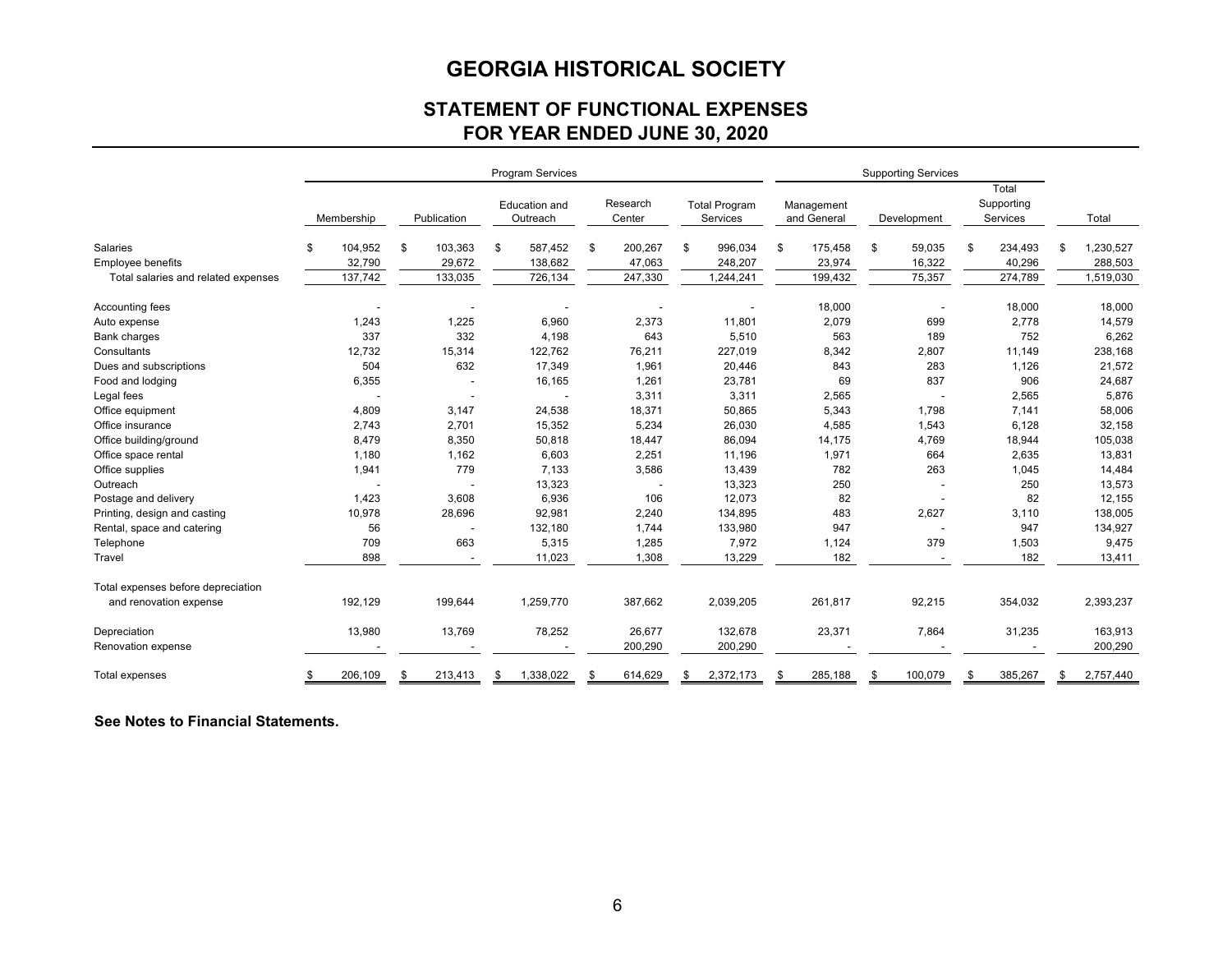# **STATEMENTS OF CASH FLOWS FOR THE YEARS ENDED JUNE 30, 2021 AND 2020**

|                                                                |    | 2021        | 2020            |
|----------------------------------------------------------------|----|-------------|-----------------|
| CASH FLOWS FROM OPERATING ACTIVITIES                           |    |             |                 |
| Change in net assets                                           | S  | 4,945,821   | \$<br>1,217,199 |
| Adjustments to reconcile change in net assets                  |    |             |                 |
| to net cash provided by operating activities:                  |    |             |                 |
| Forgiveness of PPP loan                                        |    | (241, 175)  |                 |
| Depreciation                                                   |    | 187,410     | 163,913         |
| Loss on disposal of fixed assets                               |    | 23,163      |                 |
| Unrealized and realized (gains) losses on investments          |    | (3,854,297) | 333,880         |
| Contributions designated for collection items                  |    | 28,248      | 10,392          |
| Contributions restricted for long-term investments             |    | (32, 500)   | (16, 100)       |
| Changes in assets and liabilities:                             |    |             |                 |
| Decrease in unconditional promises to give                     |    | 293,750     | 193,334         |
| (Increase) in accounts receivable                              |    | (85, 285)   | (8,740)         |
| (Increase) in prepaid expenses                                 |    | (10, 629)   | (8,046)         |
| Decrease in inventory                                          |    | 2,345       | 12              |
| Increase in accounts payable                                   |    | 148,684     | 102,009         |
| Increase (decrease) in accrued expenses                        |    | 30,334      | (53, 430)       |
| Increase (decrease) in deferred revenues                       |    | 170,013     | (102, 776)      |
| Net cash provided by operating activities                      |    | 1,605,882   | 1,831,647       |
|                                                                |    |             |                 |
| CASH FLOWS FROM INVESTING ACTIVITIES                           |    |             |                 |
| Purchase of collection items                                   |    | (28, 248)   | (10, 392)       |
| Purchase of land, building and equipment                       |    | (294, 591)  | (75, 902)       |
| Purchase of construction in progress                           |    | (698, 724)  | (2,763,314)     |
| Purchase of investments                                        |    | (951, 567)  | (493, 701)      |
| Proceeds from sale of investments                              |    | 659,432     | 499,787         |
| Net cash (used in) investing activities                        |    | (1,313,698) | (2,843,522)     |
| CASH FLOWS FROM FINANCING ACTIVITIES                           |    |             |                 |
| Proceeds from contributions restricted for investment          |    |             |                 |
| in endowment                                                   |    | 32,500      | 16,100          |
| Proceeds from line of credit                                   |    | (500, 000)  | 500,000         |
| Proceeds from PPP loan                                         |    |             | 241,175         |
| Net cash (used in) provided by financing activities            |    | (467, 500)  | 757,275         |
| NET CHANGE IN CASH AND CASH EQUIVALENTS                        |    | (175, 316)  | (254, 600)      |
|                                                                |    |             |                 |
| CASH AND CASH EQUIVALENTS, beginning of year                   |    | 2,980,913   | 3,235,513       |
| CASH AND CASH EQUIVALENTS, end of year                         | P  | 2,805,597   | \$<br>2,980,913 |
| SUPPLEMENTAL DATA FOR NONCASH                                  |    |             |                 |
| <b>INVESTING AND FINANCING ACTIVITIES</b>                      |    |             |                 |
| Purchase of construction in progress from construction payable | \$ | 137,163     | \$<br>149,993   |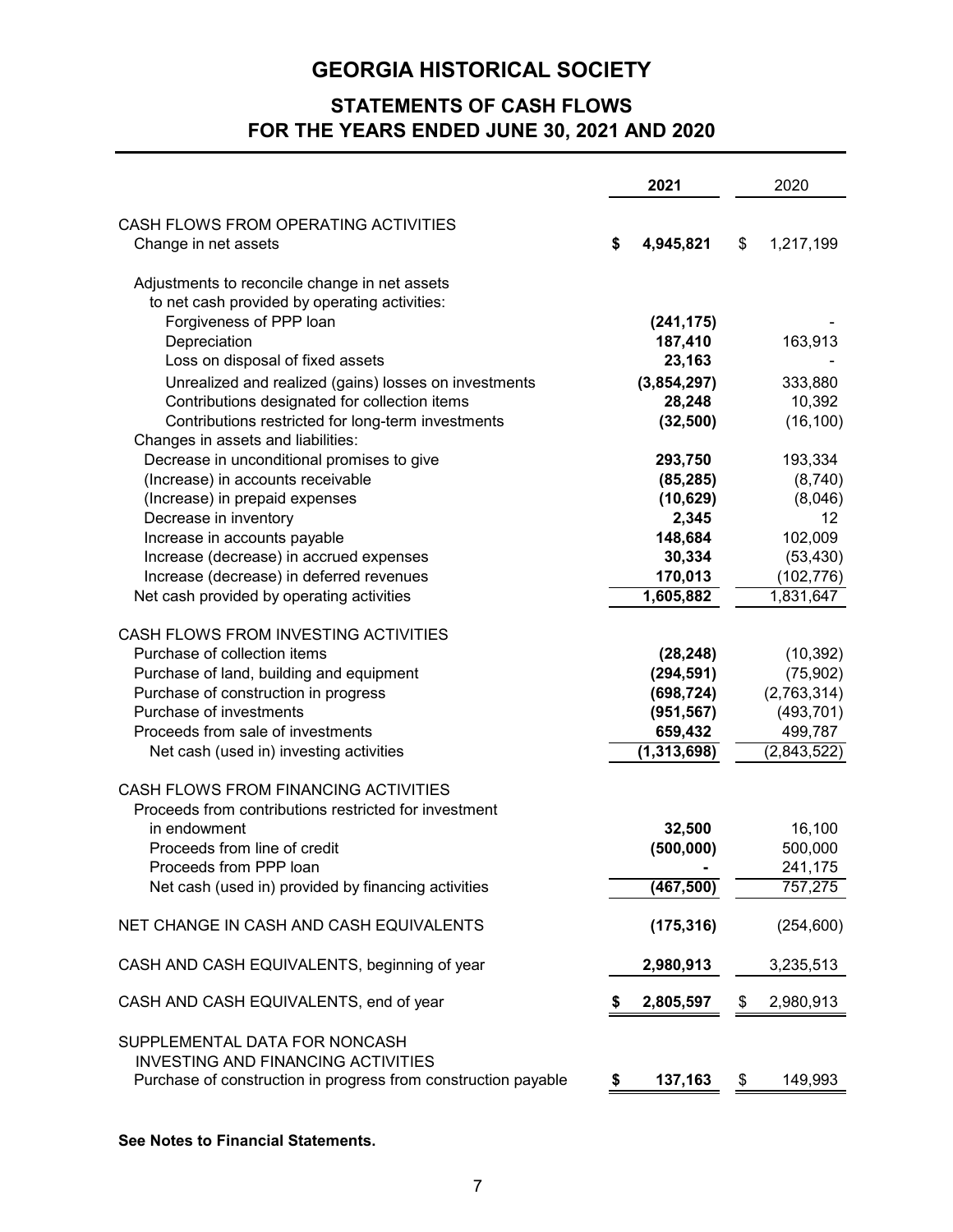### **Nature of Activities**

The Georgia Historical Society, Inc. (GHS) is a not-for-profit corporation organized under the laws of the State of Georgia that is the premier independent statewide institution responsible for collecting, examining, and teaching Georgia history. GHS houses the oldest and most distinguished collection of materials related exclusively to Georgia history in the nation.

Founded in 1839, GHS is the oldest continuously operated historical society in the South. As an educational and research institution, GHS teaches Georgia history through a variety of educational programs, scholarly publications, and research services.

# **Significant Accounting Policies**

#### **Basis of Presentation**

The financial statements have been prepared on the accrual basis of accounting in accordance with accounting principles generally accepted in the United States of America. The financial statements include the accounts maintained by and directly under the control of GHS.

GHS presents its financial statements in accordance with the Financial Accounting Standards Board (FASB)'s *Not-For-Profit* presentation and disclosure guidance. Under this guidance, GHS is required to report information regarding its financial position and activities according to two categories of net assets: net assets without donor restriction and net assets with donor restriction.

Net assets without donor restrictions consists of net assets that are not subject to donorimposed stipulations, which are used to account for resources available to carry out the purposes of GHS. The principal sources of funds generated for net assets without donor restrictions are contributions and program revenues. Board designated net assets are without donor restriction but are designated by the Board to be spent for specific purposes.

Net assets with donor restrictions consists of net assets that are subject to donor-imposed restrictions. Some donor-imposed restrictions are temporary in nature, such as those that will be met by the passage of time or other events specified by the donor. Other donor-imposed restrictions may be perpetual in nature, where the donor stipulates that resources be maintained in perpetuity. Donor-imposed restrictions are released when a restriction expires, that is, when the stipulated time has elapsed, when the stipulated purpose for which the resource was restricted has been fulfilled, or both.

### **Use of Estimates**

GHS prepares its financial statements in accordance with generally accepted accounting principles which require management to make estimates and assumptions that affect reported amounts of assets and liabilities at the date of the financial statements, as well as the amounts of income and expenses during the reporting period. Actual results could differ from those estimates.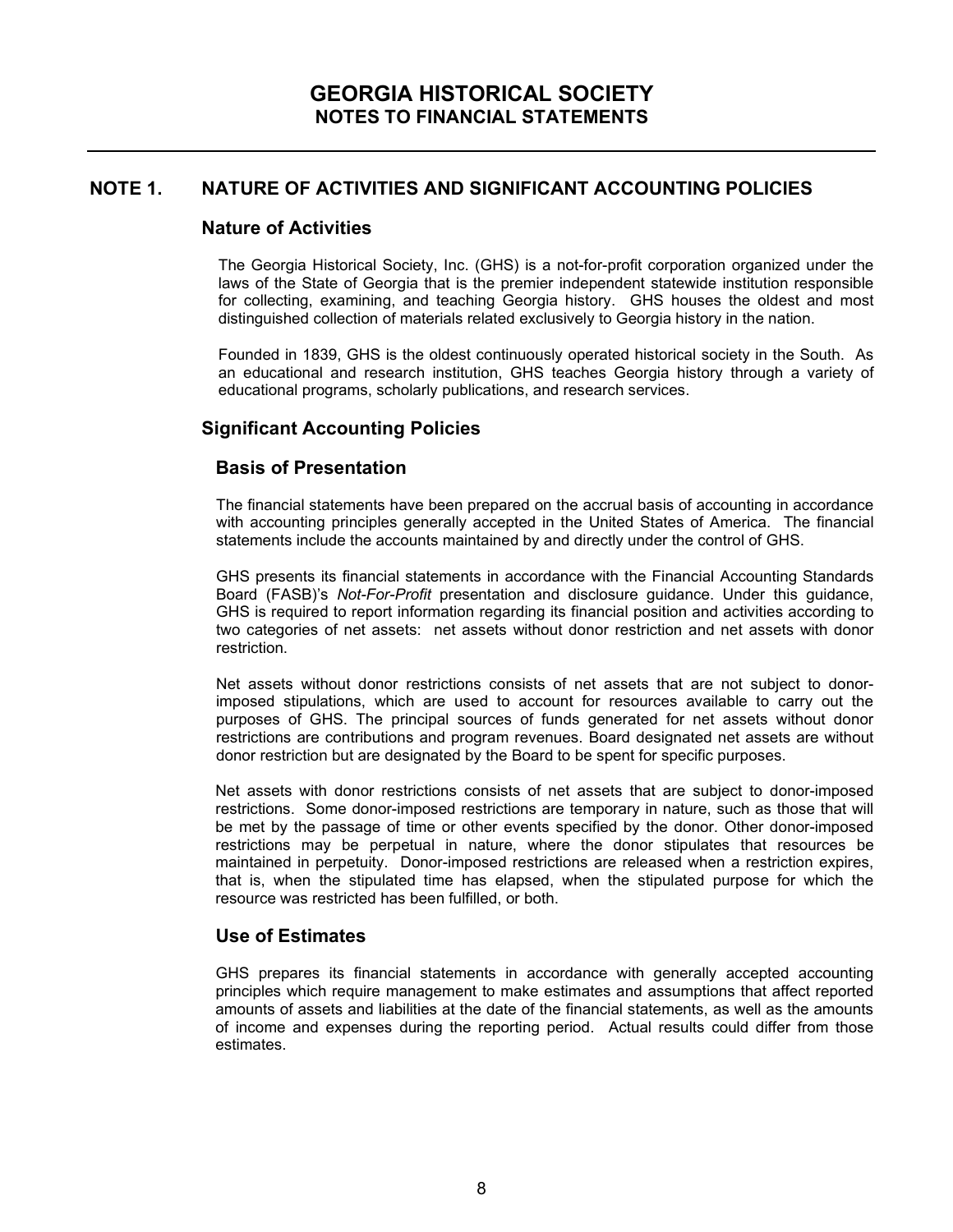#### **Significant Accounting Policies (Continued)**

#### **Fair Value of Financial Instruments**

As defined in the FASB issued guidance, fair value is the price that would be received to sell an asset or paid to transfer a liability in an orderly transaction between market participants at the measurement date. In determining fair value, GHS uses various methods including market, income and cost approaches. Based on these approaches, GHS often utilizes certain assumptions that market participants would use in pricing the asset or liability, including assumptions about risk and or the risks inherent in the inputs to the valuation technique. These inputs can be readily observable, market corroborated, or generally unobservable inputs.

GHS utilizes valuation techniques that maximize the use of observable inputs and minimize the use of unobservable inputs. Based on the observability of the inputs used in the valuation techniques, GHS is required to provide the following information according to the fair value hierarchy. The fair value hierarchy ranks the quality and reliability of the information used to determine fair values. Financial assets and liabilities carried at fair value will be classified and disclosed in one of the following three categories:

*Level 1* **–** Valuations for assets and liabilities traded in active markets, such as the New York Stock Exchange. Valuations are obtained from readily available pricing sources for market transactions involving identical assets or liabilities.

*Level 2* – Valuations for assets and liabilities traded in less active dealer or broker markets. Valuations are obtained from third party pricing services for identical or similar assets or liabilities.

*Level 3* – Valuations for assets and liabilities that are derived from other valuation methodologies, including option pricing models, discounted cash flow models and similar techniques, and not based on market exchange, dealer, or broker-traded transactions.

Level 3 valuations incorporate certain assumptions and projections in determining the fair value assigned to such assets and liabilities.

If listed prices or quotes are not available, fair value is based upon externally developed models that use unobservable inputs due to the limited market activity of these instruments.

The preceding methods described may produce a fair value calculation that may not be indicative of net realizable value or reflective of future fair values. Furthermore, although GHS believes its valuation methods are appropriate and consistent with other market participants, the use of different methodologies or assumptions to determine the fair value of certain financial instruments could result in a different fair value measurement at the reporting date.

For the fiscal years ended June 30, 2021 and 2020, the application of valuation techniques applied to similar assets and liabilities has been consistent. The fair value of investment securities is the market value based on quoted market prices, when available, or market prices provided by recognized broker-dealers.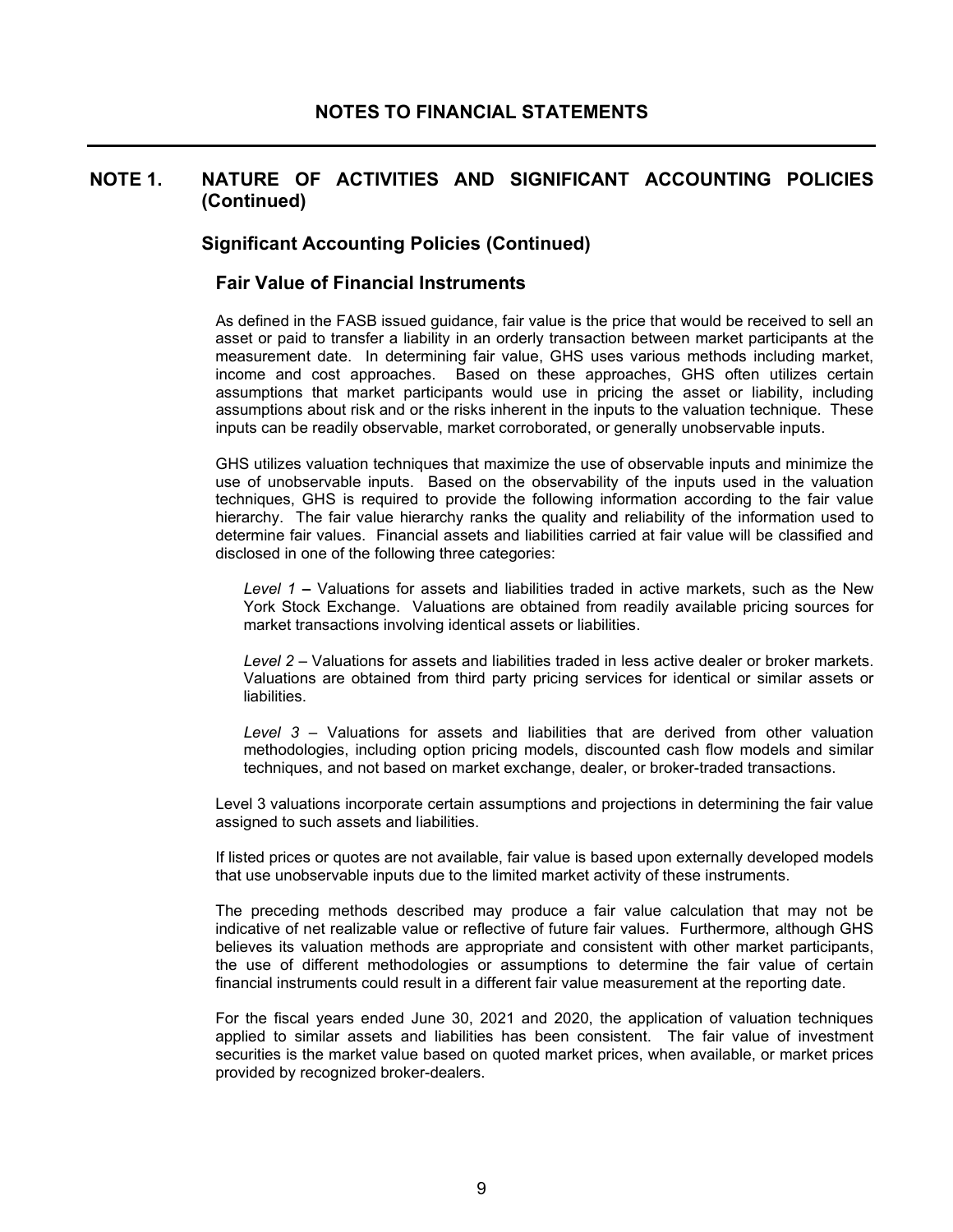### **Significant Accounting Policies (Continued)**

#### **Contributions, Promises to Give, and Donated Services**

All contributions are considered to be available for use without donor restrictions unless specifically restricted by the donor. Amounts received that are designated for future periods or restricted by the donor for specific purposes are reported as support with donor restrictions that increases net asset class. When a restriction expires, or a purpose restriction is satisfied, net assets with donor restrictions are reclassified to net assets without donor restrictions and are reported in the statement of activities as net assets released from restrictions. Restricted contributions whose restrictions are met in the same reporting period are recorded as support without donor restrictions. Gifts of long-lived assets with explicit restrictions that specify how the assets are to be used, and gifts of cash or other assets that must be used to acquire long-lived assets, are reported as restricted support.

Unconditional promises to give are recorded when received. Conditional promises to give are recognized when the conditions on which they depend are substantially met.

Unconditional promises to give due in the next year are recorded at their net realizable value. Unconditional promises to give due in subsequent years are reported at the present value of their net realizable value, using risk-free interest rates applicable to the years in which the contributions are to be received. When considered necessary, an allowance is recorded based on management estimate of uncollectibility including such factors as prior collection history, type of contribution, and the nature of the fund-raising activity.

Contributed and discounted services are recorded by GHS when these services create or enhance financial assets or require specialized skills, are provided by individuals possessing those skills and would typically need to be purchased if not provided by donation.

#### **Membership Dues, Merchandise Sales, Registration Fees, and Other**

Membership dues from GHS's members are recognized on the accrual basis. Membership dues are good for one year from the date of purchase.

GHS recognizes membership dues, merchandise sales and usage fees, record storage income, and registration fees in accordance with ASC Topic 606. Merchandise sales and usage fees, record storage income, and registration fee revenues are recognized at the time the transaction is executed, as that is the point in time GHS fulfills the members and/or customer's request. Membership dues revenue are earned over the course of the membership period, representing the period over which GHS satisfies the performance obligation.

#### **Inventory**

Inventories are stated at the lower of cost or market and determined by the first-in, first-out method. Inventories consist of reproductions of maps and prints, educational books, other items for sale, and office supplies used in general and administrative operations.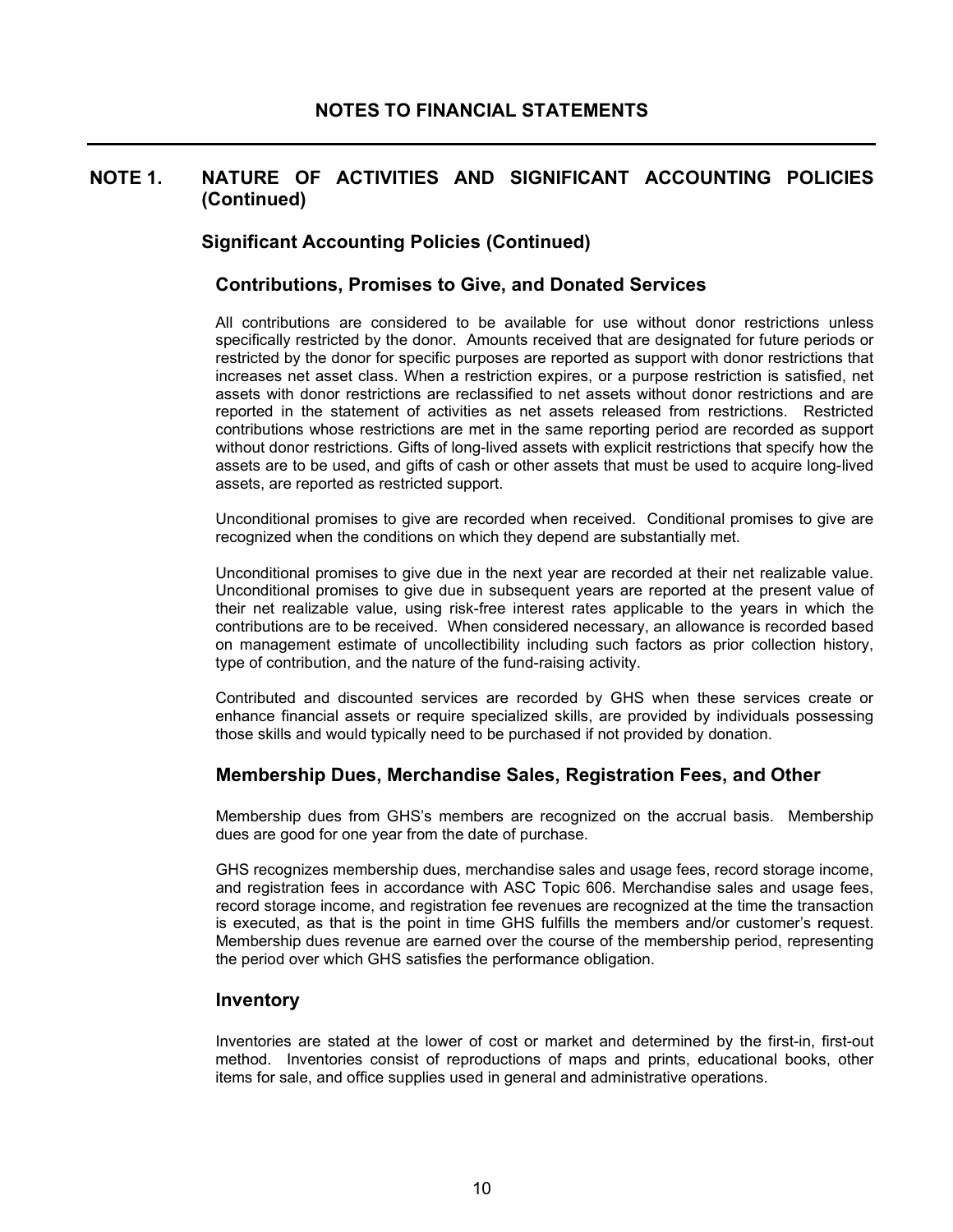### **Significant Accounting Policies (Continued)**

#### **Investments – Endowment & Endowment Trust Fund**

Investments in debt and equity securities that have readily determinable market values are accounted for and reported at fair value. Investments received by gift are initially recorded at fair market value at the date of acquisition, and adjusted for changes in fair value. GHS classifies its debt and equity securities as trading securities. Trading securities are bought and held principally for the purpose of generating operating income. Proceeds from the sale of trading securities appropriated for expenditure by the Board are reported as operating activities in the statement of cash flows.

Dividend, interest, and other investment income are reported in the period earned as increases in without donor restrictions net assets, unless the use of the assets is limited by donorimposed restrictions, in which case they are reported as increases in with donor restrictions net assets. Realized and unrealized gains and losses on investments are reported as increases or decreases in without donor restrictions net assets unless their use is with donor restriction by explicit donor stipulation or law.

#### **Permanent Collections**

GHS's collections are primarily related to the library and archives collection. In conformity with industry practice, museum artifacts and records and documents purchased or donated are not recorded as assets in the accompanying statement of financial position. Even though not reflected in the financial statements, GHS's collections represent one of its most valuable assets. GHS receives numerous donations of research materials and artifacts annually to add to its collection. Purchases of collection items are reported as decreases in net assets without donor restrictions or as decreases in net assets with donor restrictions if the assets used to purchase the items were restricted by donors.

Any proceeds from sales of artifacts or collection items or insurance recoveries are reflected as increases in the appropriate class of net assets.

Permanent collection items are numbered and catalogued in a continuous inventory and are maintained for its inherent historical, cultural, and educational value.

#### **Land, Buildings and Equipment**

Expenditures for the acquisition of land, buildings, and equipment are capitalized at cost when the cost exceeds \$1,500. Depreciation is computed using the straight-line method over the estimated useful lives of the assets. Planned major maintenance activities which significantly extend the useful life of the asset are capitalized.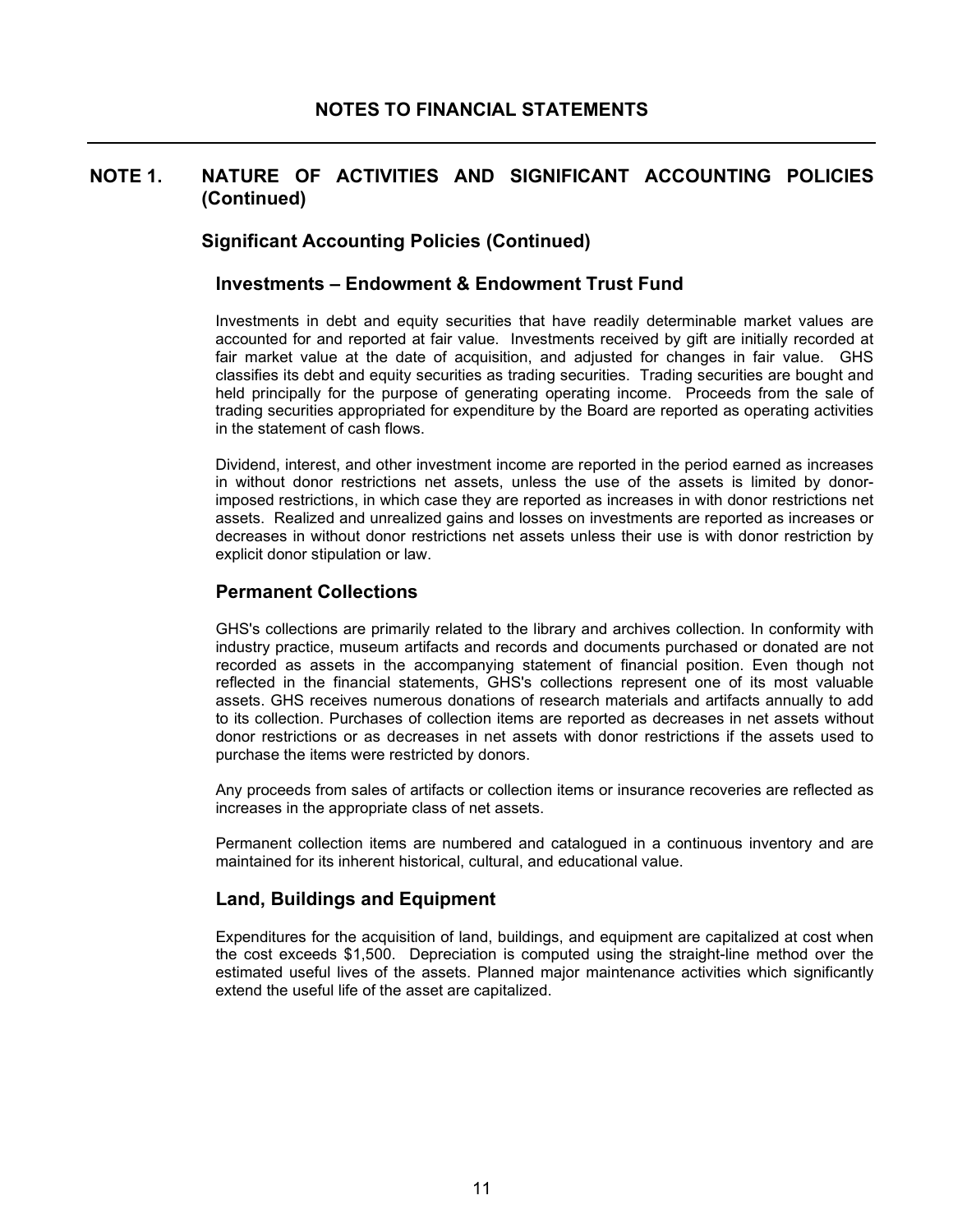#### **Significant Accounting Policies (Continued)**

#### **Deferred Revenue and Accounts Receivable**

GHS defers grant advance payments until the agreed upon services are performed. Also, GHS defers conditional contributions that have been pledged or paid in advance until the agreed upon conditions have been performed. In addition, GHS defers membership dues pledged or received during 2021 and 2020 for the following fiscal years. The majority of accounts receivable is made up of future membership dues that have been pledged by current members.

#### **Income Tax Status**

GHS is a not-for-profit organization and is exempt from federal and state income taxes under Section 501(c)(3) of the U.S. Internal Revenue Code of 1986, as amended. Accordingly, no provision for income taxes has been made in these financial statements.

Management has considered the tax positions taken in its tax returns and believes that all of the positions taken by GHS in its federal exempt organization tax returns are more likely-thannot to be sustained upon examination.

GHS files Form 990 in the U.S. federal jurisdiction and the state of Georgia.

#### **Functional Allocation of Expenses**

GHS reports certain categories of expenses that are attributed to more than one program or supporting function. Therefore, these expenses require allocation on a reasonable basis that is consistently applied. Salaries, employee benefits, auto expense, bank charges, consultants, dues and subscriptions, food and lodging, legal fees, office equipment, office insurance, office building/ground, office space rental, office supplies, postage and delivery, printing, design, and casting, rental, space and catering, recruitment, telephone, travel, unemployment, and depreciation are allocated on the basis of estimates of time and effort.

## **NOTE 2. LIQUIDITY AND AVAILABILITY**

GHS manages its liquidity by developing and adopting annual operating budgets that provide sufficient funds for general expenditures in meeting its liabilities and other obligations as they become due. Cash needs of GHS are expected to be met on a monthly basis from the program service revenues generated and contributions. Financial assets available for general expenditure, that is, without donor or other restrictions limiting their use, within one year of the statements of financial position date of June 30, 2021 and 2020, comprise the following:

|                                                             |    | 2021      | 2020            |
|-------------------------------------------------------------|----|-----------|-----------------|
| Cash and cash equivalents                                   | \$ | 2,805,597 | \$<br>2,840,105 |
| Unconditional promises to give, net                         |    | 2,027,120 | 43,393          |
| Accounts receivable                                         |    | 206,285   | 121,000         |
| Endowment spending rate<br>distributions and appropriations |    | 560,965   | 492,810         |
| Financial Assets Available to Meet Cash Needs for           |    |           |                 |
| Expenditures Within One Year                                | S  | 5,599,967 | 3,497,308       |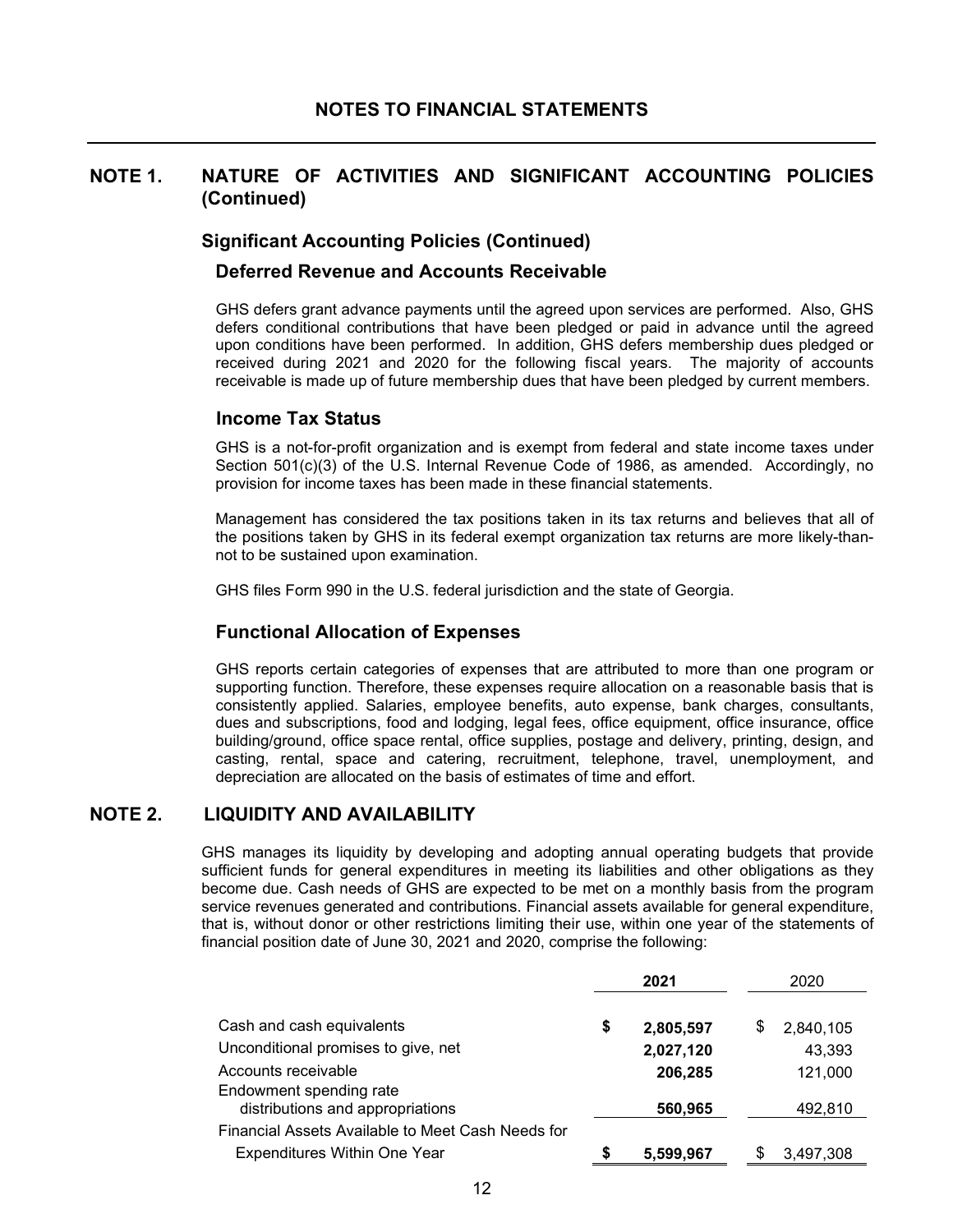## **NOTE 2. LIQUIDITY AND AVAILABILITY (Continued)**

Endowment funds consist of donor-restricted endowments and funds designated by the board as the endowment trust fund (quasi-endowments). Income from donor-restricted endowments is restricted for specific purposes, with the exception of the amounts available for general use. Donor-restricted endowment funds are not available for general expenditure.

As of June 30, 2021 and 2020, the endowment trust fund of \$12,657,959 and \$9,278,530, respectively, is subject to an annual spending rate generally not to exceed 5% percent as described in Note 10. Although GHS does not intend to spend from this endowment trust fund (other than amounts appropriated for general expenditure as part of the Board's annual budget approval and appropriation), these amounts could be made available if necessary.

## **NOTE 3. UNCONDITIONAL PROMISES TO GIVE**

At June 30, 2021 and 2020, unconditional promises to give consisted of the following:

|                                                                          | 2021                       | 2020                         |
|--------------------------------------------------------------------------|----------------------------|------------------------------|
| Without donor restrictions<br>With donor restrictions (purpose and time) | \$<br>621,166<br>2,921,644 | \$<br>1,408,750<br>2,427,810 |
| Unconditional promises to give before                                    |                            |                              |
| discount and allowance for uncollectible pledges                         | 3,542,810                  | 3,836,560                    |
| Less unamortized discount                                                | 64,610                     | 64,610                       |
| Subtotal                                                                 | 3,478,200                  | 3,771,950                    |
| Less allowance for uncollectible pledges                                 | 70,357                     | 70,357                       |
|                                                                          | 3,407,843                  | 3,701,593                    |
|                                                                          | 2021                       | 2020                         |
| Amount due in:                                                           |                            |                              |
| Less than one year                                                       | \$<br>2,822,477            | \$<br>2,898,561              |
| One to five years                                                        | 707,833                    | 912,999                      |
| Thereafter                                                               | 12,500                     | 25,000                       |
| Total                                                                    | \$<br>3,542,810            | \$<br>3,836,560              |

Discount rate used was 2.00 percent as a risk-free interest rate (approximately reflects the 90 day U.S. treasury bill-rate) at June 30, 2021 and 2020.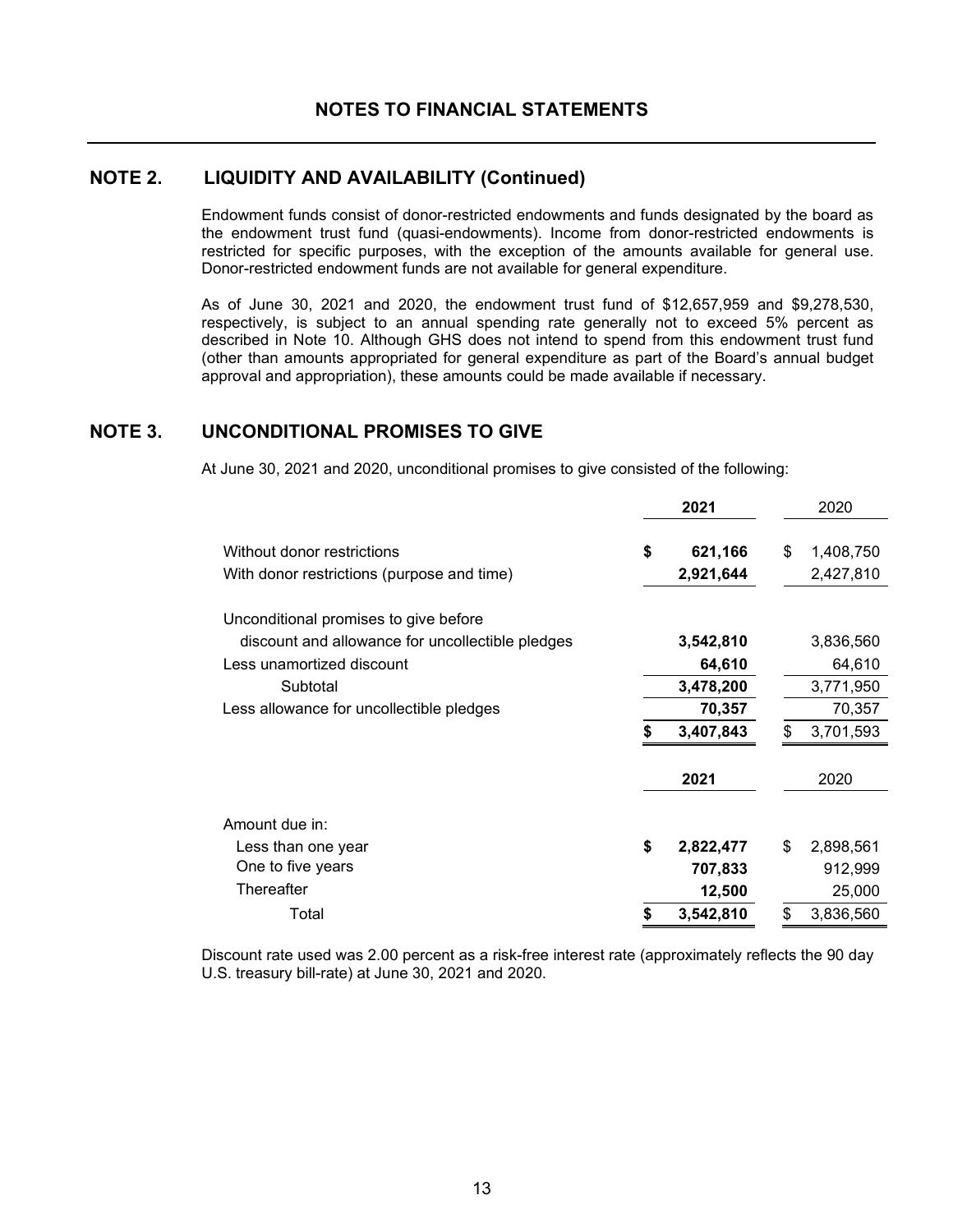#### **NOTE 4. INVESTMENTS - ENDOWMENT**

The following table sets forth by level, within the fair value hierarchy, GHS's investmentsendowment at fair value as of June 30, 2021:

|                                 | Level 1    | Level 2        |      | Level 3 | Total      |
|---------------------------------|------------|----------------|------|---------|------------|
| Money market funds              | 335,810    |                | - \$ |         | 335,810    |
| <b>Equity securities</b>        | 13,809,207 | $\blacksquare$ |      |         | 13,809,207 |
| Fixed income securities         | 1,875,682  | $\blacksquare$ |      |         | 1,875,682  |
| Total investments at fair value | 16,020,699 | ۰              | S    |         | 16,020,699 |

The following table sets forth by level, within the fair value hierarchy, GHS's investmentsendowment at fair value as of June 30, 2020:

|                                 | Level 1    | Level 2                  |      | Level 3 |      | Total      |
|---------------------------------|------------|--------------------------|------|---------|------|------------|
| Money market funds              | 184.714    |                          | - \$ |         | - \$ | 184.714    |
| Equity securities               | 10,221,957 | ۰                        |      |         |      | 10,221,957 |
| Fixed income securities         | 1,467,596  | $\overline{\phantom{a}}$ |      |         |      | 1,467,596  |
| Total investments at fair value | 11,874,267 | ۰                        | \$.  |         |      | 11,874,267 |

For the years ending June 30, 2021 and 2020, investment fees related to investment-endowment and endowment trust fund fees totaled \$137,241 and \$96,454, respectively.

# **NOTE 5. LAND, BUILDINGS, AND EQUIPMENT**

Land, buildings, and equipment at June 30, 2021 and 2020, consists of the following:

|                                     | Life           | 2021            | 2020            |
|-------------------------------------|----------------|-----------------|-----------------|
| Land                                | $\blacksquare$ | \$<br>855,000   | \$<br>855,000   |
| Construction in progress            | ۰              | 3,982,030       | 3,283,306       |
| Buildings and building improvements | $5 - 50$       | 5,689,626       | 5,689,626       |
| Furniture, fixtures, and equipment  | $3 - 10$       | 975,198         | 705,552         |
| <b>Research Center acquisitions</b> | $3 - 10$       | 25,524          | 25,524          |
|                                     |                | 11,527,378      | 10,559,008      |
| Less accumulated depreciation       |                | (3, 449, 371)   | (3,263,743)     |
|                                     |                | \$<br>8,078,007 | \$<br>7,295,265 |

Depreciation expense totaled \$187,410 and \$163,913 for the years ending June 30, 2021 and 2020, respectively.

# **NOTE 6. LINE OF CREDIT**

In December 2019, GHS entered into a secured line of credit of \$2,000,000 with a financial institution to obtain bridge financing for the Research Center renovation project until the capital campaign unconditional promises to give are received. The line of credit bears interest at the 30 day LIBOR plus 1.80% (1.89 and 1.99 at June 30, 2021 and 2020, respectively), and matures in December 2021.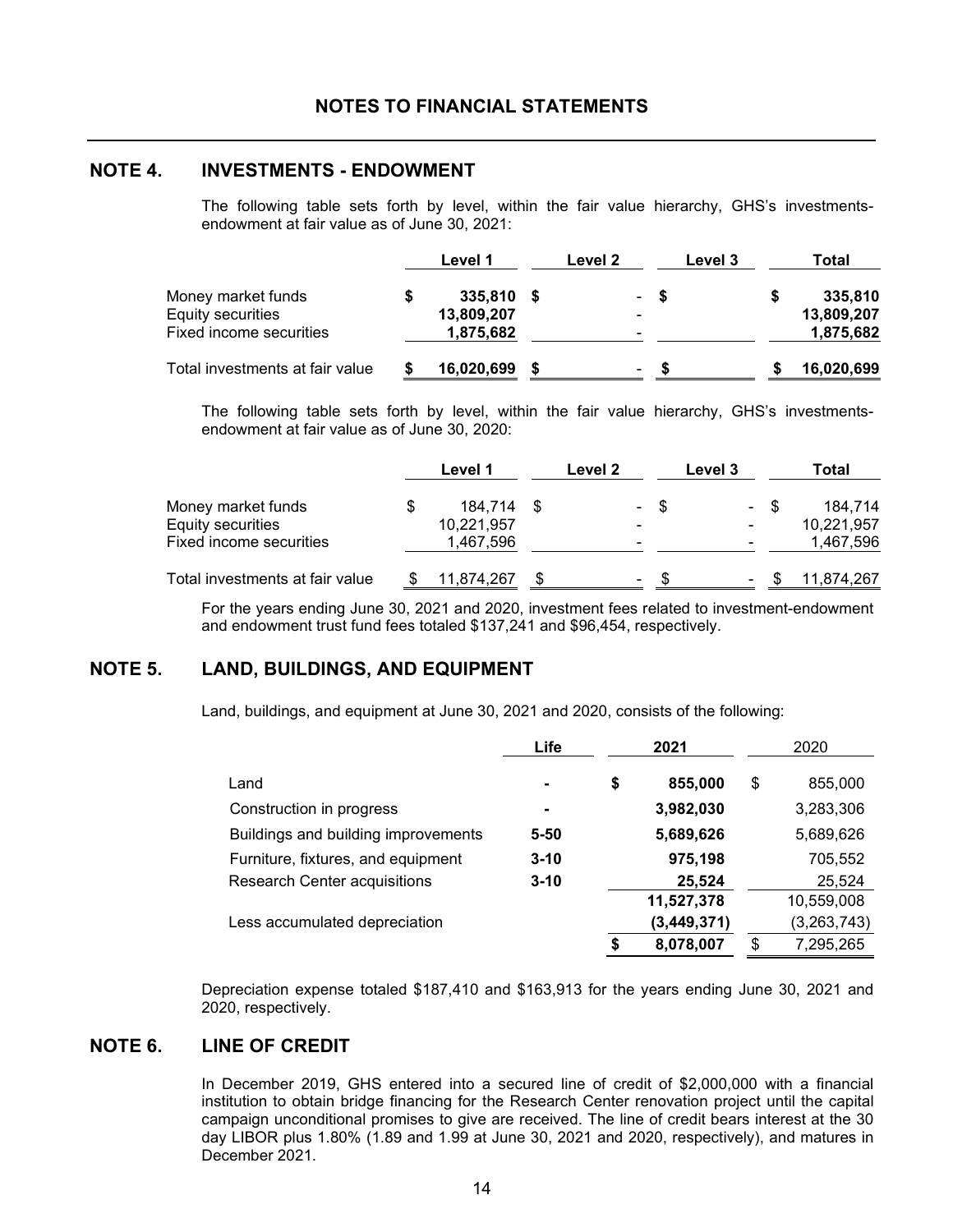### **NOTE 6. LINE OF CREDIT (Continued)**

As of June 30, 2021, there was an outstanding balance of \$500,000, and a remaining available balance of \$1,500,000 on the line of credit. As of June 30, 2021, there was no outstanding balance, and a remaining available balance of \$2,000,0000 on the line of credit. The line of credit is secured by real property. At maturity, GHS did not renew the line of credit.

# **NOTE 7. NOTE PAYABLE**

On April 28, 2020, GHS qualified for and received a loan pursuant to the Paycheck Protection Program, a program implemented by the U.S. Small Business Administration (SBA) under the Coronavirus Aid, Relief, and Economic Security (CARES) Act, from a qualified lender for an aggregate principal amount of \$241,175 (the "PPP Loan"). The PPP Loan bears interest at a fixed rate of 1.0% per annum, with the first six months of interest deferred, has a term of two years (matures on April 28, 2022), and is unsecured and guaranteed by the U.S. Small Business Administration. The principal amount of the PPP Loan is subject to forgiveness under the Paycheck Protection Program upon GHS's request to the extent that the PPP loan proceeds are used to pay expenses permitted by the Paycheck Protection Program, including payroll costs, covered rent and mortgage obligations, and covered utility payments incurred.

In 2021, GHS has applied for forgiveness of the PPP Loan with respect to these covered expenses and received approval of forgiveness from the SBA. For the year ending June 30, 2021, GHS has recognized forgiveness of PPP Loan revenues of \$241,175 in the accompanying statements of activities.

# **NOTE 8. RESTRICTIONS ON NET ASSETS**

Net assets with donor restrictions are restricted for the following purposes as of June 30, 2021 and 2020:

|                                                                                              | 2021 |           | 2020            |  |
|----------------------------------------------------------------------------------------------|------|-----------|-----------------|--|
| Subject to expenditure for specified purpose or                                              |      |           |                 |  |
| time-restricted for future periods:                                                          |      |           |                 |  |
| Education & Outreach                                                                         | \$   | 10,263    | \$<br>2,603     |  |
| Endowed Position ("Director of Programs")                                                    |      | 82,345    | (701)           |  |
| Next Century Initiative – capital campaign                                                   |      |           | 952,807         |  |
| <b>Research Center</b>                                                                       |      | 437,655   | 145,037         |  |
| Vincent J. Dooley Distinguished Fellow program                                               |      | 290,965   | (35, 215)       |  |
| Restricted by time – multi-year promises to give                                             |      | 2,196,644 | 1,615,811       |  |
| Total subject to expenditure for specified purpose<br>or time-restricted for future periods: |      | 3,017,872 | 2,680,342       |  |
| Perpetual in nature:                                                                         |      |           |                 |  |
| Education & Outreach                                                                         |      | 25,000    | 25,000          |  |
| Endowed Position ("Director of Programs")                                                    |      | 1,000,000 | 1,000,000       |  |
| <b>Research Center</b>                                                                       |      | 1,000,000 | 1,000,000       |  |
| Vincent J. Dooley Distinguished Fellow program                                               |      | 1,216,513 | 1,209,013       |  |
| Marker program                                                                               |      | 25,000    |                 |  |
| Total perpetual in nature:                                                                   |      | 3,266,513 | 3,243,013       |  |
| Total net assets with donor restrictions:                                                    | \$   | 6,284,385 | \$<br>5.914.355 |  |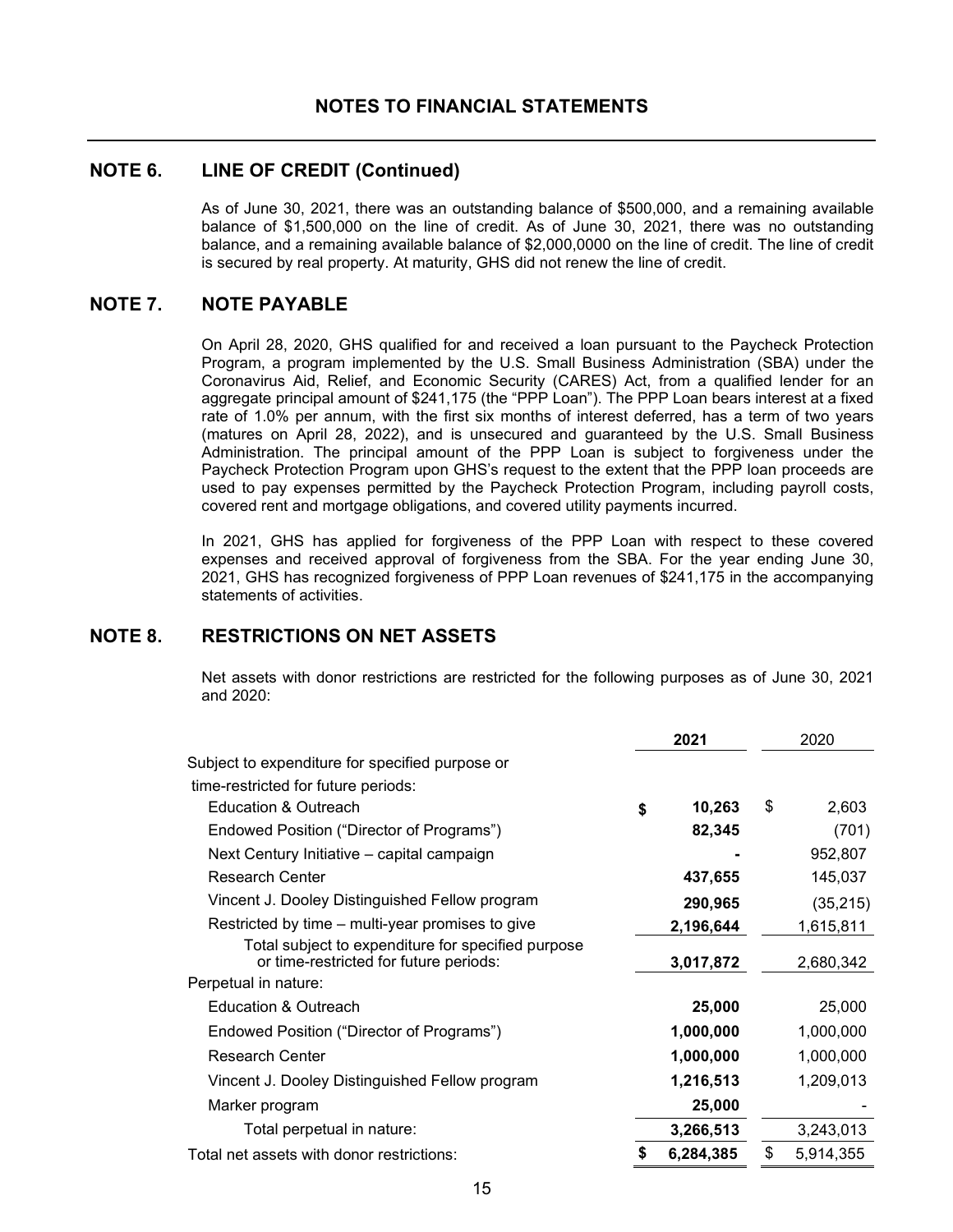# **NOTE 8. RESTRICTIONS ON NET ASSETS (Continued)**

|                                                        | 2021      | 2020          |
|--------------------------------------------------------|-----------|---------------|
| Subject to expenditure for specified purpose:          |           |               |
| Cash and cash equivalents                              | \$        | \$<br>140.808 |
| Unconditional promises to give, net                    | 2,196,644 | 2,427,810     |
| Investments - endowment                                | 821,228   | 111,724       |
| Total subject to expenditure for<br>specified purpose: | 3,017,872 | 2,680,342     |
| Perpetual in nature:                                   |           |               |
| Unconditional promises to give, net                    | 725,000   | 750,000       |
| Investments - endowment                                | 2,541,513 | 2,484,013     |
| Total perpetual in nature:                             | 3,266,513 | 3,234,013     |
| Total net assets with donor restrictions:              | 6,284,385 | 5,914,355     |

# **NOTE 9. NET ASSETS RELEASED FROM RESTRICTIONS**

Net assets were released from donor restrictions during 2021 and 2020 by incurring expenses satisfying the restricted purpose specified by donees as follows:

#### **Purpose restrictions accomplished:**

|                                                  | 2021 |         |     | 2020      |  |
|--------------------------------------------------|------|---------|-----|-----------|--|
|                                                  |      |         |     |           |  |
| Education & Outreach                             | \$   | 1.305   | \$. | 1,197     |  |
| Endowed Position ("Director of Programs")        |      | 14,150  |     | 12,980    |  |
| Next Century Initiative - capital campaign       |      | 409,724 |     | 2,707,378 |  |
| <b>Research Center</b>                           |      | 41,342  |     | 37,924    |  |
| Vincent J. Dooley Distinguished Fellows program  |      | 55,593  |     | 50,904    |  |
| Restricted by time – multi-year promises to give |      | 287,000 |     | 37,500    |  |
|                                                  | \$   | 809,114 | S   | 2,847,883 |  |

### **NOTE 10. ENDOWMENT**

#### **Interpretation of Relevant Law**

In approving endowment, spending and related policies, as part of the prudent and diligent discharge of its duties, the Board of Curators of GHS, as authorized by the UPMIFA, has relied upon the actions, reports, information, advice and counsel taken or provided by its duly constituted committees and the duly appointed officers of GHS and in doing so has interpreted the law to require the preservation of the historic dollar value of donor-restricted endowment funds, absent explicit donor directions to the contrary.

As a result of this interpretation, for accounting and financial statement purposes, GHS classifies net assets with donor restrictions perpetual in nature at the historic dollar value of assets held as donor-restricted endowment, including any subsequent gifts and any accumulations to donorrestricted endowments made in accordance with the direction of the applicable gift instruments.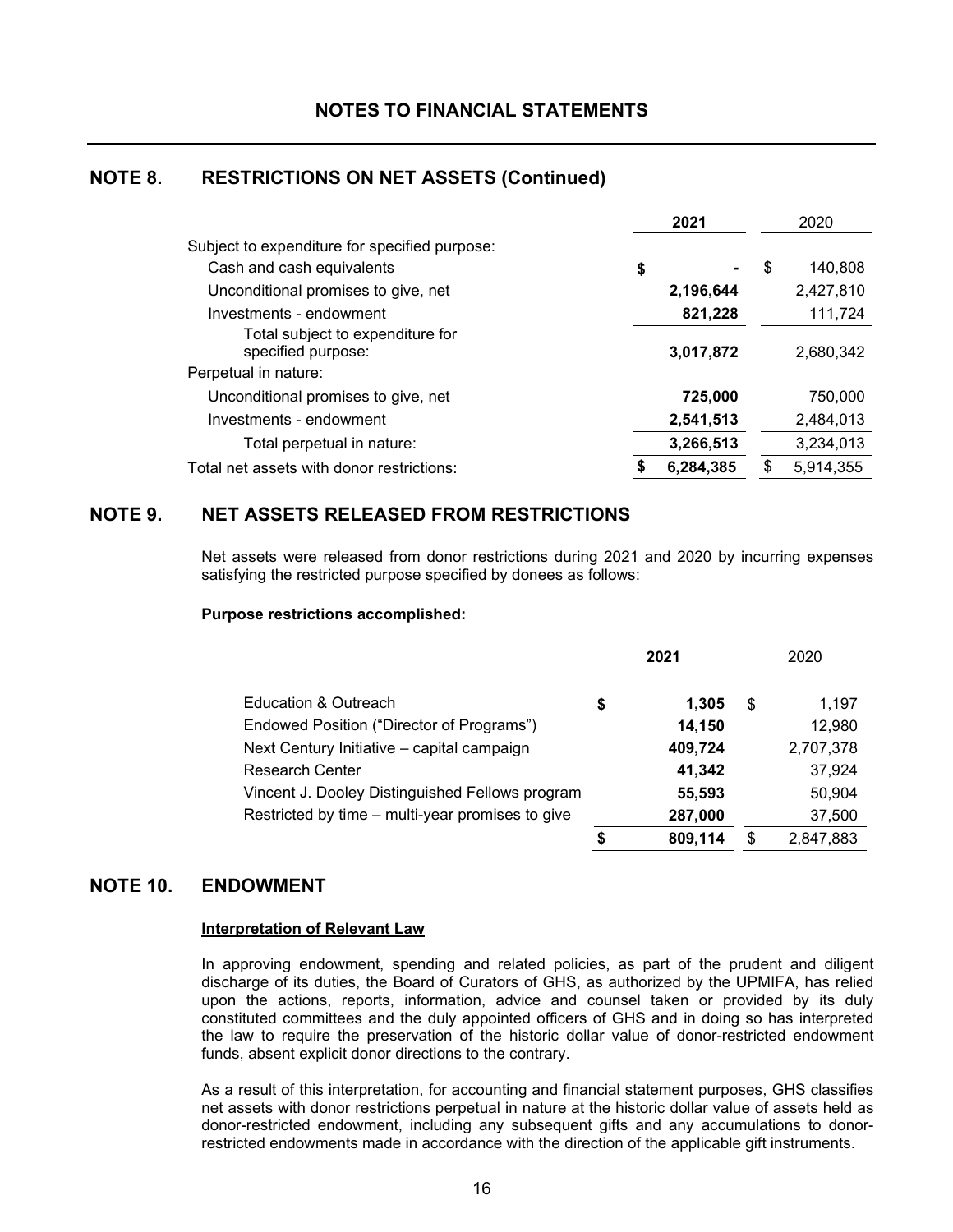## **NOTE 10. ENDOWMENT (Continued)**

The portion of the donor-restricted endowment fund that is not classified as net assets with donor restrictions perpetual in nature is classified for accounting and financial statement purposes in accordance with requirements of the Financial Accounting Standards Board and the law.

#### **Funds with Deficiencies**

From time to time, certain donor-restricted endowment funds may have fair values less than the amount required to be maintained by donors or by law (underwater endowments). We have interpreted UPMIFA to permit spending from underwater endowments in accordance with prudent measures required under law. At June 30, 2020, funds with original gift values of \$1,509,013, fair values of \$1,473,096, and deficiencies of \$35,917 were reported in net assets with donor restrictions. At June 30, 2021, the Foundation did not have any deficiencies in the endowment.

#### **Return Objectives and Risk Parameters**

GHS has adopted investment and spending policies for endowment assets that attempt to provide a predictable stream of funding to programs supported by its endowment while seeking to maintain the historic dollar value of the endowment assets.

Endowment assets include those assets of donor-restricted funds that the organization must hold in perpetuity as well as board-designated funds. Under this policy, as approved by the Endowment Trust, the endowment assets are invested in a manner that is intended to produce results that exceed the price and yield results of benchmark indexes of similar assets classes while assuming a moderate level of investment risk.

#### **Strategies Employed for Achieving Objectives**

To satisfy its long-term rate-of-return objectives, GHS relies on a total return strategy in which investment returns are achieved through both capital appreciation (realized and unrealized) and current yield (interest and dividends). GHS targets a diversified asset allocation to achieve its long-term return objectives within prudent risk constraints.

#### **Spending Policy and How the Investment Objectives Relate to Spending Policy**

GHS's Endowment Trust determines the method to be used to appropriate endowment funds for expenditure. GHS has a spending policy whereby 5% of its endowment fund's prior 3 year rolling fair value average may be distributed for purposes of supporting without and with donor restriction activities.

GHS's Endowment Trust reviews spending policies annually and approve distributions they deem to be prudent.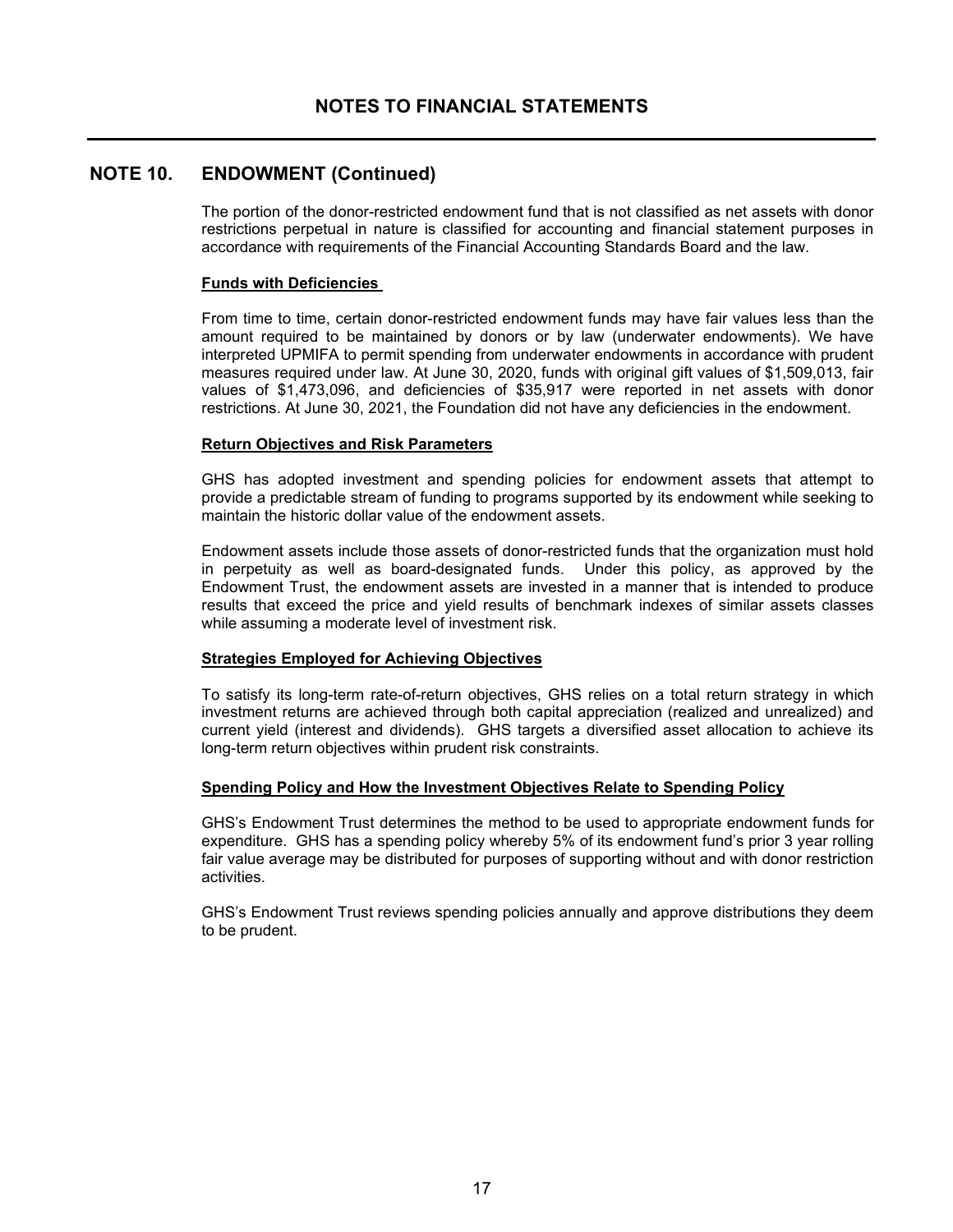# **NOTES TO FINANCIAL STATEMENTS**

# **NOTE 10. ENDOWMENT (Continued)**

The Endowment Net Asset Composition by Type of Fund for the year ended June 30, 2021 are:

|                                  |               |                                       |                  | as of June 30, 2021       | <b>Endowment Net Asset Composition by Type of Fund</b>      |                  |
|----------------------------------|---------------|---------------------------------------|------------------|---------------------------|-------------------------------------------------------------|------------------|
|                                  |               |                                       |                  | <b>Endowment</b>          |                                                             |                  |
|                                  |               |                                       |                  | (With Donor Restrictions) |                                                             |                  |
|                                  |               |                                       |                  |                           | Original donor-<br>restricted gift<br>amount and<br>amounts |                  |
|                                  |               | <b>Endowment</b><br><b>Trust Fund</b> |                  |                           | required to be                                              |                  |
|                                  |               | (Without Donor                        |                  | Accumulated               | maintained in<br>perpetuity by                              |                  |
|                                  | Restrictions) |                                       | investment gains |                           | donor                                                       | <b>Total</b>     |
| Donor-restricted endowment funds | \$            |                                       | \$               | 821,228                   | \$<br>2,541,513                                             | \$<br>3,362,741  |
| Endowment trust fund             |               | 12,657,959                            |                  |                           |                                                             | 12,657,959       |
|                                  | \$            | 12,657,959                            | \$               | 821,228                   | \$<br>2,541,513                                             | \$<br>16,020,700 |

The Changes in Endowment Net Asset for the year ended June 30, 2021 are:

# **Changes in Endowment Net Asset for the Fiscal Year Ended**

|                                                               |                                                                                  |            |                                 | <b>June 30, 2021</b> |                                                                                                                                                       |           |    |            |
|---------------------------------------------------------------|----------------------------------------------------------------------------------|------------|---------------------------------|----------------------|-------------------------------------------------------------------------------------------------------------------------------------------------------|-----------|----|------------|
|                                                               | <b>Endowment</b>                                                                 |            |                                 |                      |                                                                                                                                                       |           |    |            |
|                                                               | <b>Endowment</b><br><b>Trust Fund</b><br>(Without Donor<br><b>Restrictions</b> ) |            | Accumulated<br>investment gains |                      | (With Donor Restrictions)<br>Original donor-<br>restricted gift<br>amount and<br>amounts<br>required to be<br>maintained in<br>perpetuity by<br>donor |           |    | Total      |
| Endowment net assets,<br>beginning of year                    | \$                                                                               | 9,278,530  | \$                              | 111,724              | \$                                                                                                                                                    | 2,484,013 | \$ | 11,874,267 |
| Investment return:                                            |                                                                                  |            |                                 |                      |                                                                                                                                                       |           |    |            |
| Investment income, net of investment fees                     |                                                                                  | 86,790     |                                 | 50,979               |                                                                                                                                                       |           |    | 137,769    |
| Net appreciation (realized and unrealized)                    |                                                                                  | 3,027,980  |                                 | 770,916              |                                                                                                                                                       |           |    | 3,798,896  |
| Total investment return                                       |                                                                                  | 3,114,770  |                                 | 821,895              |                                                                                                                                                       |           |    | 3,936,665  |
| Contributions                                                 |                                                                                  | 784,000    |                                 |                      |                                                                                                                                                       | 57,500    |    | 841,500    |
| <b>Distributions</b><br>Appropriation of endowment assets for |                                                                                  | (70, 767)  |                                 |                      |                                                                                                                                                       |           |    | (70, 767)  |
| expenditure                                                   |                                                                                  | (448,574)  |                                 | (112,391)            |                                                                                                                                                       |           |    | (560,965)  |
| Endowment net assets, end of year                             | \$                                                                               | 12,657,959 | \$                              | 821,228              | \$                                                                                                                                                    | 2,541,513 | \$ | 16,020,700 |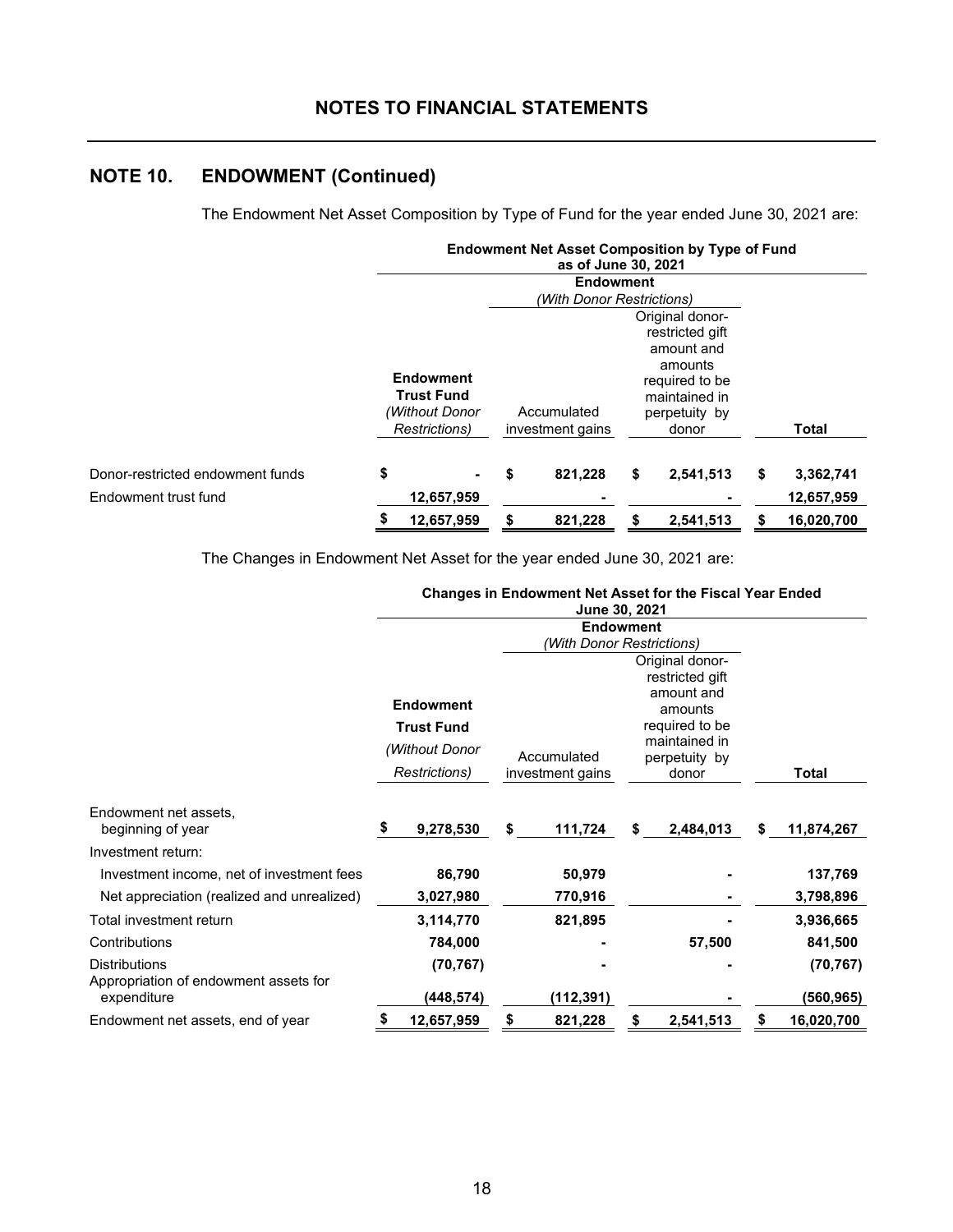# **NOTES TO FINANCIAL STATEMENTS**

# **NOTE 10. ENDOWMENT (Continued)**

The Endowment Net Asset Composition by Type of Fund for the year ended June 30, 2020 are:

|                                  |                                                                          | as of June 30, 2020             | <b>Endowment Net Asset Composition by Type of Fund</b>                                                                   |                  |
|----------------------------------|--------------------------------------------------------------------------|---------------------------------|--------------------------------------------------------------------------------------------------------------------------|------------------|
|                                  |                                                                          | <b>Endowment</b>                |                                                                                                                          |                  |
|                                  |                                                                          | (With Donor Restrictions)       |                                                                                                                          |                  |
|                                  | <b>Endowment</b><br><b>Trust Fund</b><br>(Without Donor<br>Restrictions) | Accumulated<br>investment gains | Original donor-<br>restricted gift<br>amount and<br>amounts<br>required to be<br>maintained in<br>perpetuity by<br>donor | <b>Total</b>     |
| Donor-restricted endowment funds | \$                                                                       | \$<br>111.724                   | \$<br>2,484,013                                                                                                          | \$<br>2,595,737  |
| Endowment trust fund             | 9,278,530                                                                |                                 |                                                                                                                          | 9,278,530        |
|                                  | \$<br>9,278,530                                                          | \$<br>111,724                   | \$<br>2,484,013                                                                                                          | \$<br>11,874,267 |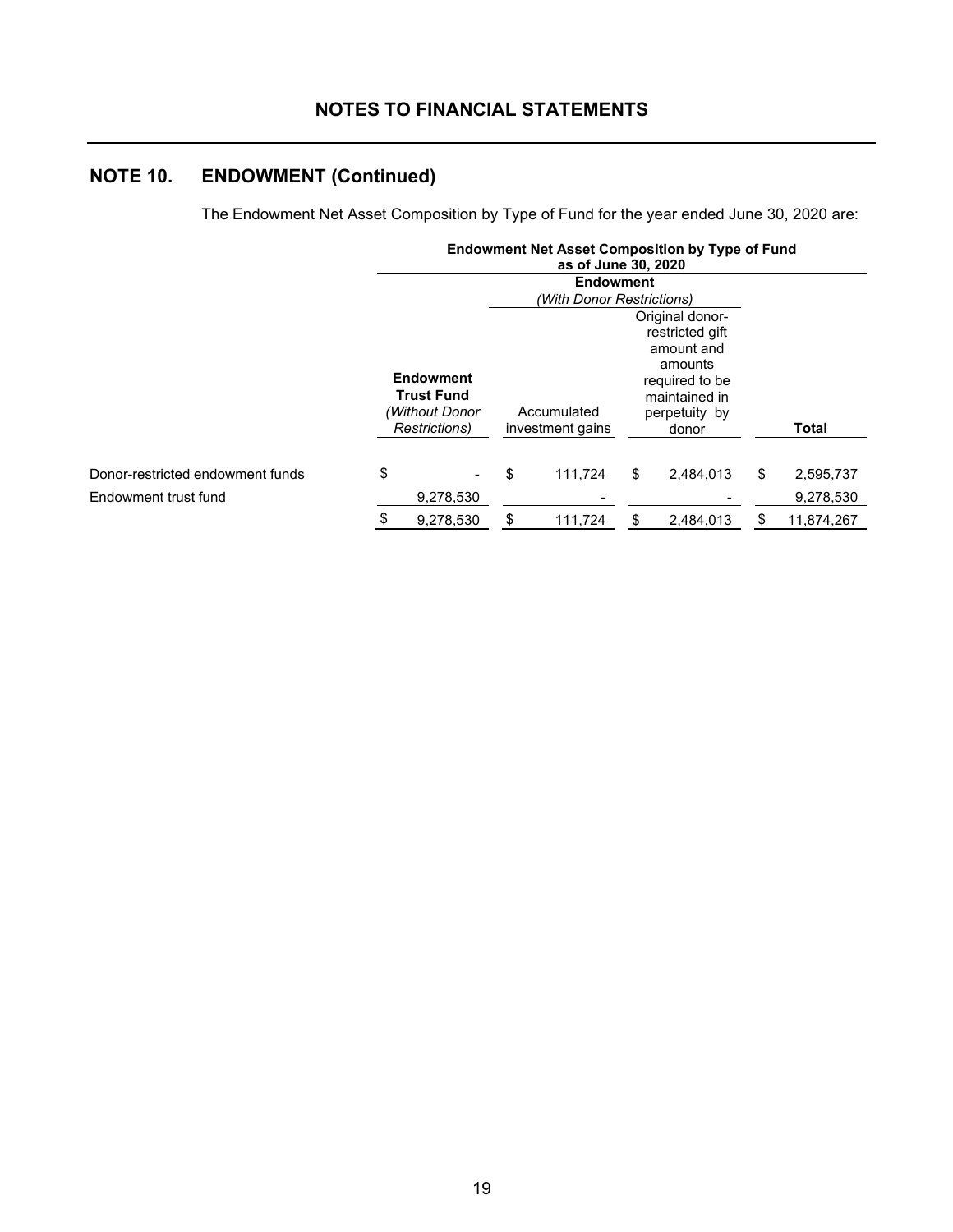# **NOTES TO FINANCIAL STATEMENTS**

# **NOTE 10. ENDOWMENT (Continued)**

The Changes in Endowment Net Asset for the year ended June 30, 2020 are:

|                                                                 |                  | <b>Changes in Endowment Net Asset for the Fiscal Year Ended</b> |                                 |                           |                                                             |           |    |            |
|-----------------------------------------------------------------|------------------|-----------------------------------------------------------------|---------------------------------|---------------------------|-------------------------------------------------------------|-----------|----|------------|
|                                                                 |                  |                                                                 |                                 |                           |                                                             |           |    |            |
|                                                                 |                  |                                                                 |                                 | (With Donor Restrictions) |                                                             |           |    |            |
|                                                                 | <b>Endowment</b> |                                                                 |                                 |                           | Original donor-<br>restricted gift<br>amount and<br>amounts |           |    |            |
|                                                                 |                  | <b>Trust Fund</b><br>(Without Donor<br>Restrictions)            | Accumulated<br>investment gains |                           | required to be<br>maintained in<br>perpetuity by<br>donor   |           |    | Total      |
| Endowment net assets,<br>beginning of year                      | \$               | 9,497,495                                                       | \$                              | 248,825                   | \$                                                          | 2,467,913 | \$ | 12,214,233 |
| Investment return:                                              |                  |                                                                 |                                 |                           |                                                             |           |    |            |
| Investment income, net of investment fees                       |                  | 133,482                                                         |                                 | 37,618                    |                                                             |           |    | 171,100    |
| Net depreciation (realized and unrealized)                      |                  | (262,165)                                                       |                                 | (71, 714)                 |                                                             |           |    | (333, 879) |
| Total investment return                                         |                  | (128, 683)                                                      |                                 | (34,096)                  |                                                             |           |    | (162, 779) |
| Contributions                                                   |                  | 306,500                                                         |                                 |                           |                                                             | 16,100    |    | 322,600    |
| Change in donor intent<br>Appropriation of endowment assets for |                  | (6, 977)                                                        |                                 |                           |                                                             |           |    | (6, 977)   |
| expenditure                                                     |                  | (389, 805)                                                      |                                 | (103,005)                 |                                                             |           |    | (492,810)  |
| Endowment net assets, end of year                               | \$               | 9,278,530                                                       | \$                              | 111,724                   | \$                                                          | 2,484,013 | \$ | 11,874,267 |

# **NOTE 11. GRANTS AND CONTRACT REVENUES**

GHS received grant and contract revenues for the years ended June 30, 2021 and 2020 as follows:

|                                       |   | 2021    |    | 2020    |
|---------------------------------------|---|---------|----|---------|
|                                       |   |         |    |         |
| GA Department of Economic Development | S | 227,500 | S  | 170,850 |
|                                       | S | 227,500 | \$ | 170,850 |

# **NOTE 12. RETIREMENT PLAN**

GHS sponsors a defined contribution plan and employees are eligible to participate upon beginning employment with GHS. The plan qualifies as tax exempt under Section 403(b) of the Internal Revenue Code. In addition, GHS sponsors an Executive 457(b) retirement plan. Under this plan, a select group of management employees can defer compensation on a pre-tax basis. Retirement plan expense totaled \$72,307 and \$70,210 for the years ending June 30, 2021 and 2020, respectively.